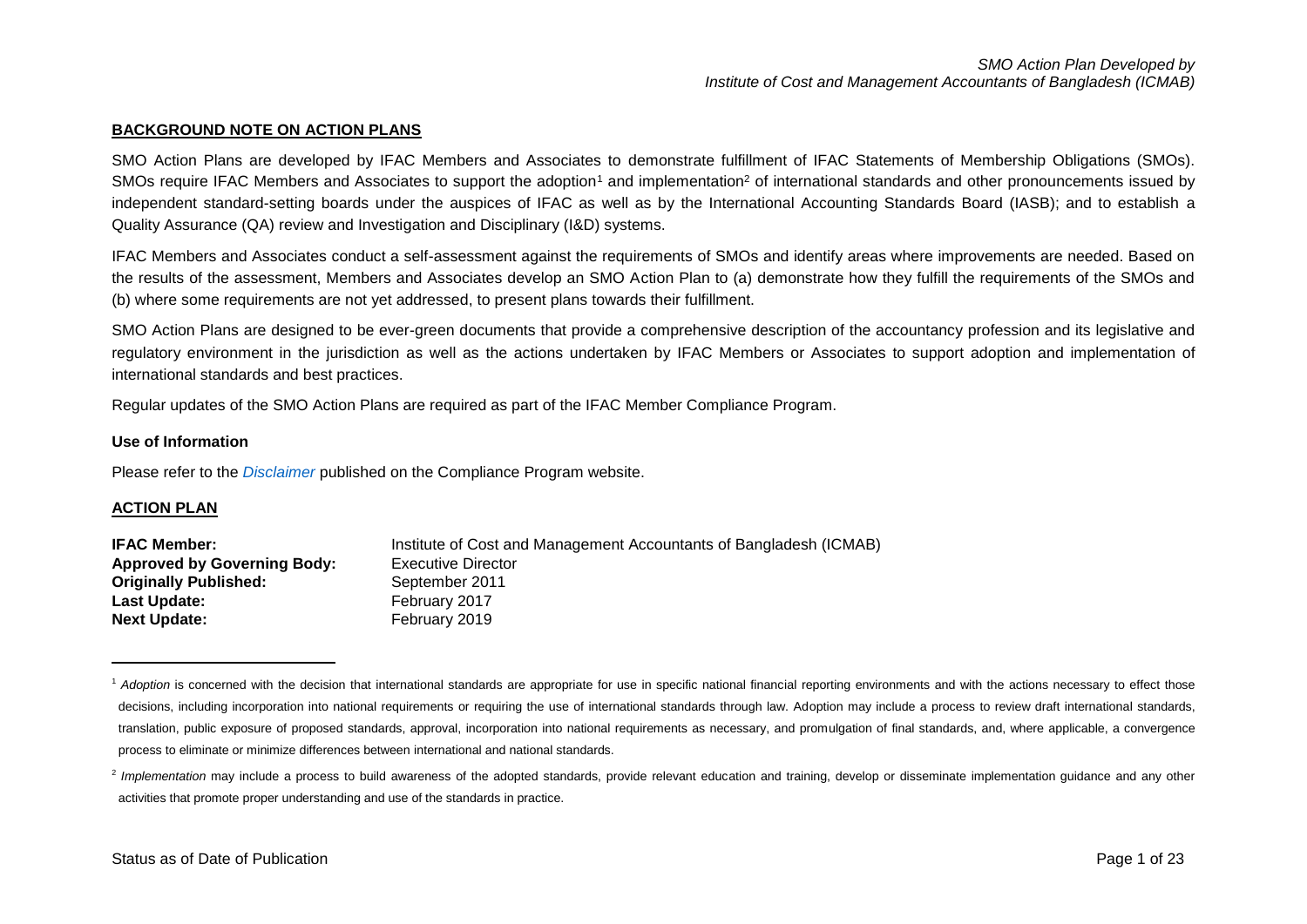## Action Plan Subject: SMO 1-Quality Assurance **Action Plan Objective:** Development and ensure a system of quality assurance for those members performing cost audit.

### **Background:**

The members of the Institute of Cost and Management Accountants of Bangladesh (ICMAB) are not eligible to perform financial audit as per local regulation. The members of ICMAB are authorized to conduct cost audit under section 220 of Companies Act 1994. For performing cost audit a practicing certificate shall be required from the ICMAB. None will be allowed to perform cost audit without the practicing certificate. For maintenance of cost accounts and conducting cost audit, the use of cost accounting record rules and cost audit report rules issued by ICMAB are mandatory.

The cost audit services provided by the members of ICMAB are monitored by the Cost Audit and Professional Service Cell Committee of the Institute. In discharging its functions, the committee may:

- (i) Evaluate and review the quality of work and services provided by the members of the Institute.
- (ii) Prepare the cost audit record rules for different new sectors.
- (iii) Prepare the evaluation criteria to evaluate cost audit services provided by the members of the Institute.
- (iv) Make recommendations to the council to arrange seminars/conferences/workshop on cost audit and other related matters to improve professional competence, quality to work, etc. of the members of the Institute.

Reviewing is a continuous process and the committee does reviews at regular intervals which may extend from three to six months. To conduct cost audit, cost auditors need standards and guidelines that will bring harmony in practices. Considering this importance, the Institute has already formed Cost Accounting and Financial Reporting Standards Committee. The Committee has already finalized and adopted 10 standards that came into effect from January 01, 2015. These standards are published in book form available at http://www.icmab.org.bd/index.php/2014-10-26-10-09-15/professional-standard.

The Institute has organized Cost Audit Workshop on different sectors like Pharmaceutical sector, Textile sector and Fertilizer sector in order to update the members. During November 2016, the institute has arranged workshops on cost audit in Chemical Fertilizer, Real Estate, Pharmaceuticals and Power Sectors. English versions of Cost Accounting Record Rules of different sectors have already been submitted to the Ministry of Commerce, Government of the People's Republic of Bangladesh for approval.

ICMAB has a quality assessment review process for its members. This process is mandatory for cost auditors. However, the review process will be more stringent in coming years due to the Financial Reporting Act 2015 which proposes independent division to carry out such review process under the name 'Audit Practice Review Division'. ICMAB is in the process of reviewing and revising its Quality Assessment review process guideline in line with the requirements of SMO 1 (revised 2012) and Financial Reporting Act 2015. As the FRA is yet to start its operation, ICMAB has not finalized its review. FRA requires separate registration of audit firms and it refers to specific penalty provisions which demands review of existing QA system. It is believed that the review will bring some changes in existing QA system in 2017.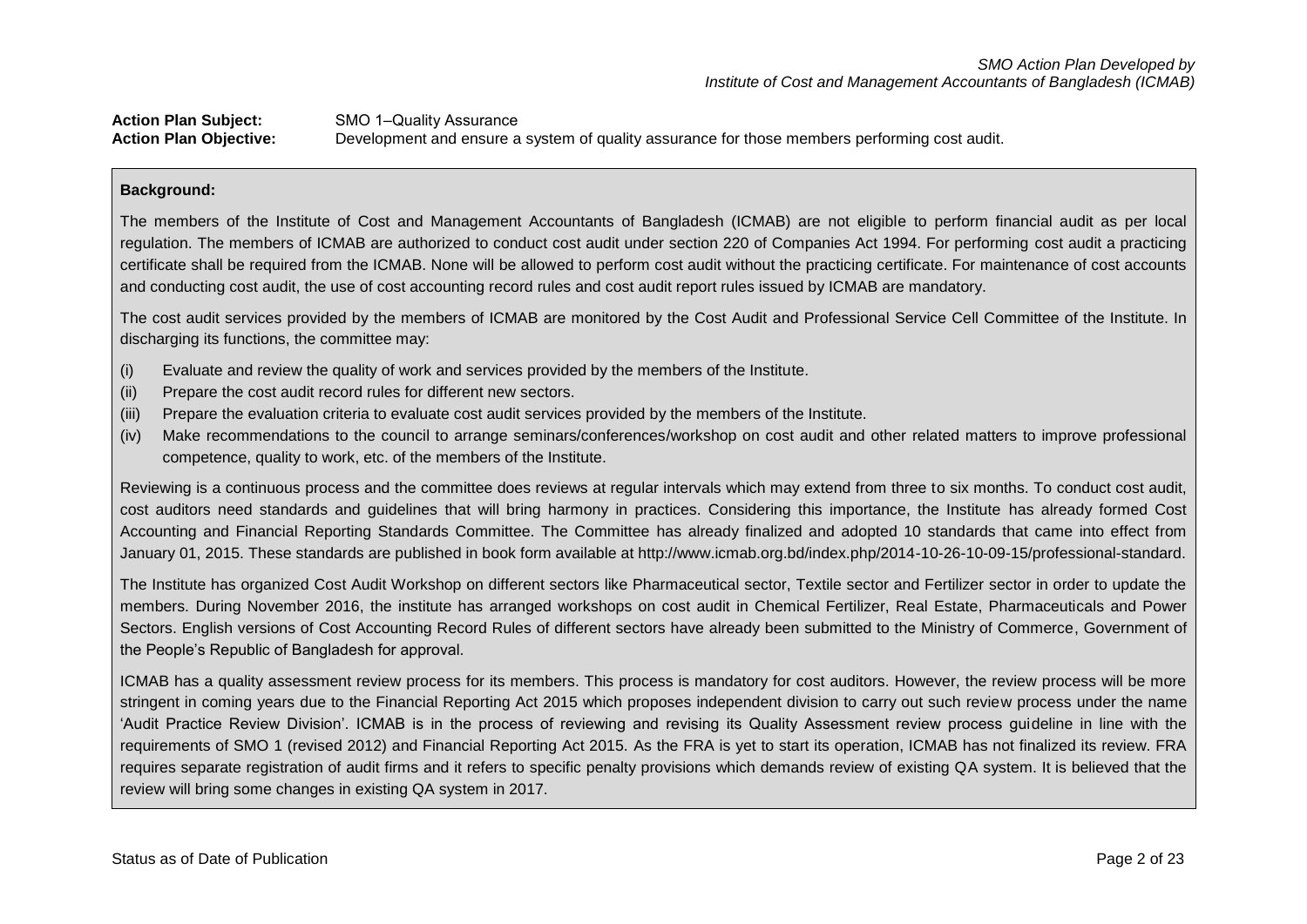| #              | <b>Start Date</b>                  | <b>Actions</b>                                                                                                                                                                                                                                                                                                                                                                                                   | <b>Completion</b><br>Date | <b>Responsibility</b>                                                         | <b>Resource</b>                           |  |  |
|----------------|------------------------------------|------------------------------------------------------------------------------------------------------------------------------------------------------------------------------------------------------------------------------------------------------------------------------------------------------------------------------------------------------------------------------------------------------------------|---------------------------|-------------------------------------------------------------------------------|-------------------------------------------|--|--|
|                | <b>Improvements to Process</b>     |                                                                                                                                                                                                                                                                                                                                                                                                                  |                           |                                                                               |                                           |  |  |
| $\mathbf{1}$ . | Ongoing                            | Reviewing and modifying QA review process guideline in line with SMO 1<br>and Financial Reporting Act 2015. Existing QA System may require some<br>modifications, due to some particular requirements in FRA and<br>subsequent penalty provisions, which is yet to be finalized.                                                                                                                                 | Ongoing                   | Cost Accounting &<br><b>Financial Reporting</b><br><b>Standards Committee</b> | Executive<br><b>Director</b>              |  |  |
| 2.             | August<br>2011                     | Preparation of cost accounting standards and make mandatory use of<br>cost accounting standards for maintenance of cost accounts and<br>conducting cost audit. During December, 2016 ICMAB issues second<br>volume of its Bangladesh Cost Accounting Standards comprising 13<br>standards along with 10 published in first volume. Such endeavor will<br>continue.                                               | Ongoing                   | Cost Accounting &<br><b>Financial Reporting</b><br><b>Standards Committee</b> | Secretary,<br><b>CAFRS</b><br>Committee   |  |  |
| 3.             | October<br>2011                    | Invite experts to provide technical advice or opinion for the purpose of<br>assessing the quality of work and services provided by the members of<br>the Institute. From time to time, ICMAB invites local and foreign experts to<br>give talks in seminars, workshops and symposium to develop the<br>capacity of its members. In November 2016, two Indian experts joined in<br>a workshop organized by ICMAB. | Ongoing                   | Council                                                                       | Executive<br><b>Director</b>              |  |  |
| 4.             | December<br>2011                   | Organization of appropriate program to improve the professional<br>competence and qualifications, quality of work and services of its<br>members. This initiative is ongoing and ICMAB put special focus on<br>quality control while it offers CDP programs for its members.                                                                                                                                     | Ongoing                   | Council                                                                       | Executive<br><b>Director</b>              |  |  |
|                | <b>Maintaining Ongoing Process</b> |                                                                                                                                                                                                                                                                                                                                                                                                                  |                           |                                                                               |                                           |  |  |
| 5.             | August<br>2011                     | Preparation and finalization of Bangladesh Cost Accounting Standards.                                                                                                                                                                                                                                                                                                                                            | Ongoing                   | Cost Accounting &<br><b>Financial Reporting</b><br><b>Standards Committee</b> | Secretary,<br><b>CAFRS</b><br>Committee   |  |  |
| 6.             | October<br>2011                    | Preparation of cost accounting record rules for new sectors. New sectors<br>are identified through market assessment.                                                                                                                                                                                                                                                                                            | Ongoing                   | Cost Audit and<br><b>Professional Service</b><br><b>Cell Committee</b>        | Secretary, Cost<br><b>Audit Committee</b> |  |  |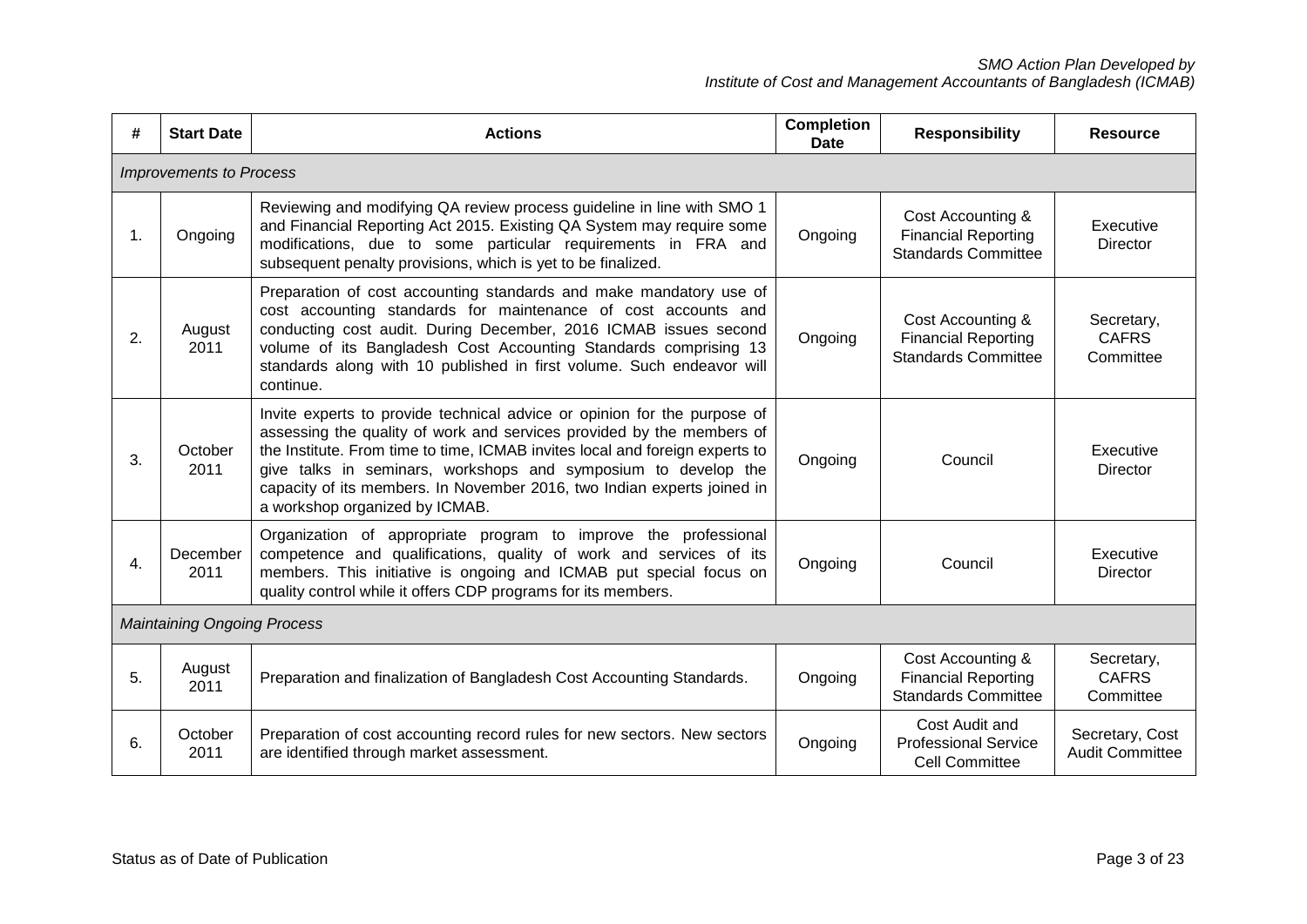| #   | <b>Start Date</b>                        | <b>Actions</b>                                                                                                                                                                                                                                                                                                                                                                                                                                                                                                                                 | <b>Completion</b><br>Date | <b>Responsibility</b>                                                  | <b>Resource</b>                           |  |  |
|-----|------------------------------------------|------------------------------------------------------------------------------------------------------------------------------------------------------------------------------------------------------------------------------------------------------------------------------------------------------------------------------------------------------------------------------------------------------------------------------------------------------------------------------------------------------------------------------------------------|---------------------------|------------------------------------------------------------------------|-------------------------------------------|--|--|
| 7.  | June<br>2012                             | Submission of English version of Cost Accounting Record Rules for<br>different sectors on which Bangla version is already published in official<br>gazette. These sectors are (1) Sugar Industry (2) Chemical Fertilizer<br>Industry (3) Textile Industry (4) Jute Industry (5) Pharmaceutical Industry<br>(6) Fuel and Power Industry (7) Edible Oil and Vegetable Oil Industry.<br>This is yet to be passed due to the submission of new CMA Act which is<br>under consideration.                                                            | Ongoing                   | Cost Audit and<br><b>Professional Service</b><br><b>Cell Committee</b> | Secretary, Cost<br><b>Audit Committee</b> |  |  |
| 8.  | January<br>2012                          | Organization of Cost Audit Workshop on different new sectors like<br>Cosmetics & Toiletries, Leather, etc. However, institute offers need based<br>workshop in new sectors on regular basis.                                                                                                                                                                                                                                                                                                                                                   | Ongoing                   | Cost Audit and<br><b>Professional Service</b><br><b>Cell Committee</b> | Secretary, Cost<br><b>Audit Committee</b> |  |  |
| 9.  | November<br>2013                         | Both English and Bangla version of cost audit report rules on seven (7)<br>new sectors have been prepared and submitted with the Ministry of<br>Commerce, GoB for gazette notification. These new sectors are (1)<br>Cement Industry (2) Electricity Industry (3) Steel and Engineering<br>Corporation (4) Cosmetics and Toiletries Industry (5) Paper and Pulp<br>Industry (6) Ceramic Industry (7) Real Estate and Construction<br>Companies. This is yet to be passed due to the submission of new CMA<br>Act which is under consideration. | Ongoing                   | Cost Audit and<br><b>Professional Service</b><br><b>Cell Committee</b> | Secretary, Cost<br>Audit Committee        |  |  |
|     | Review of ICMAB's Compliance Information |                                                                                                                                                                                                                                                                                                                                                                                                                                                                                                                                                |                           |                                                                        |                                           |  |  |
| 10. | Ongoing                                  | Perform periodic review of ICMAB's SMO Action Plan and update<br>sections relevant to SMO 1 as necessary. Once updated, inform IFAC<br>Compliance staff about the updates for the compliance staff to republish<br>updated information.                                                                                                                                                                                                                                                                                                        | Ongoing                   | <b>Executive Director</b>                                              | Executive<br>Director                     |  |  |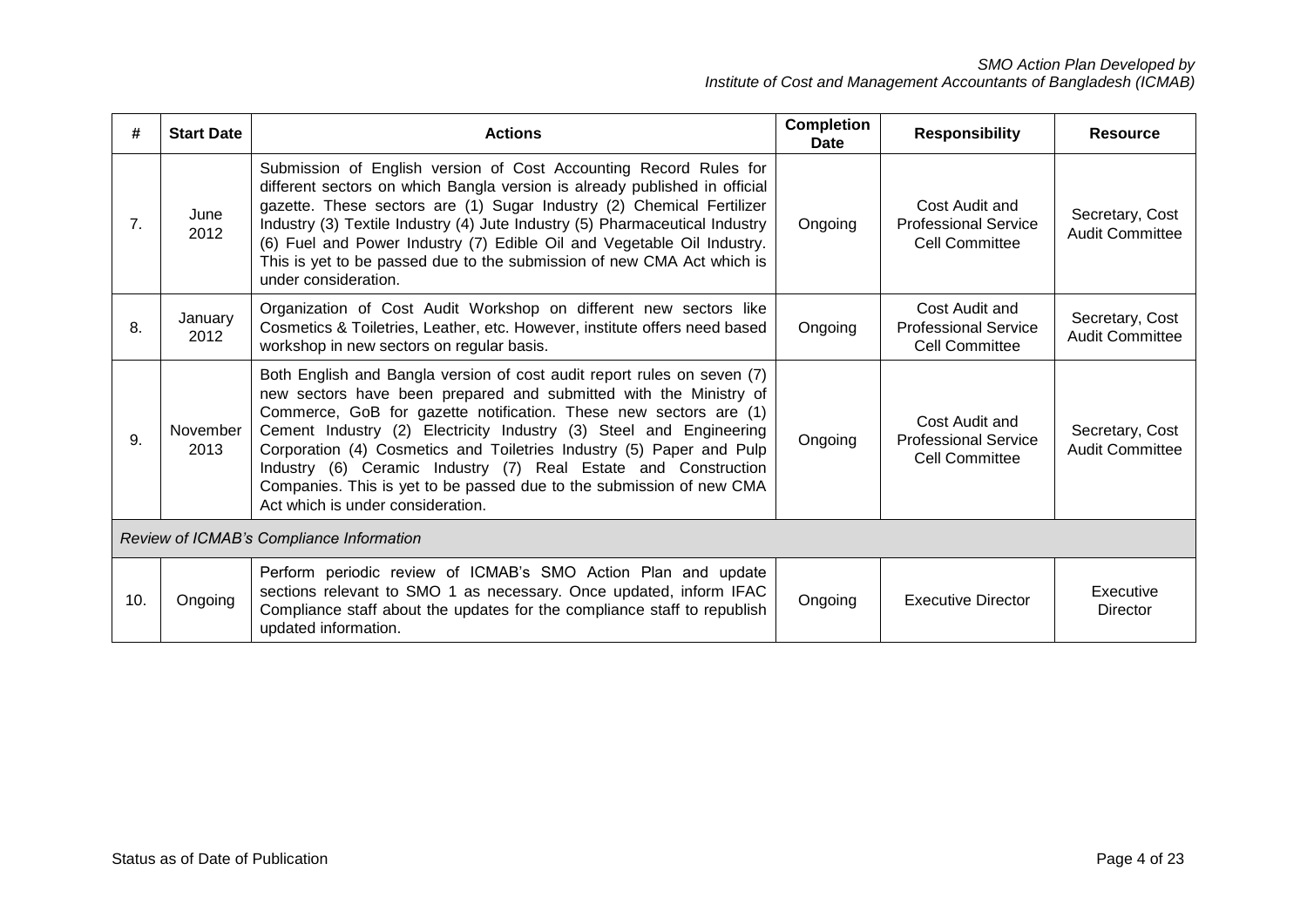|                                                                               | <b>Requirements</b>                                                                                                                                                                       | Y          | N | <b>Partially</b> | <b>Comments</b>                                                                                                                                               |
|-------------------------------------------------------------------------------|-------------------------------------------------------------------------------------------------------------------------------------------------------------------------------------------|------------|---|------------------|---------------------------------------------------------------------------------------------------------------------------------------------------------------|
| 1.                                                                            | <b>Scope of the System</b><br>At a minimum, mandatory QA reviews<br>are required for all audits of financial<br>statements.                                                               |            |   | $\sqrt{}$        | ICMAB by regulation cannot conduct financial audit. It can conduct cost<br>audit. QA reviews are not mandatory for such audit, these are selectively<br>done. |
| <b>Quality Control Standards and Other</b><br><b>Quality Control Guidance</b> |                                                                                                                                                                                           |            |   |                  |                                                                                                                                                               |
| 2.                                                                            | Firms are required to implement a<br>system of quality control in accordance<br>with the quality control standards.                                                                       | $\sqrt{ }$ |   |                  |                                                                                                                                                               |
| 3.                                                                            | Most up to date versions of ISQC 1 and<br>other relevant ISAs are adopted as the<br>quality control standards.                                                                            |            |   | $\sqrt{ }$       | ISAs are not applicable for cost audit.                                                                                                                       |
| 4.                                                                            | Body<br>Member<br>assists<br>firms<br>in<br>understanding the objectives of quality<br>control and<br>implementing<br>in<br>and<br>maintaining appropriate systems of<br>quality control. | $\sqrt{ }$ |   |                  |                                                                                                                                                               |
|                                                                               | <b>Review Cycle</b>                                                                                                                                                                       |            |   |                  | Cycle - based.                                                                                                                                                |
| 5.                                                                            | A cycle-based, risk-based, or a mixed<br>approach for selecting firms for QA<br>review is used.                                                                                           | $\sqrt{ }$ |   |                  |                                                                                                                                                               |
| 6.                                                                            | For cycle-based<br>approach,<br>quality<br>control reviews are required to take<br>place at least every six years (and every<br>three years for audits of public interest<br>entities).   | $\sqrt{ }$ |   |                  |                                                                                                                                                               |

## **Self-Assessment Tool for SMO 1**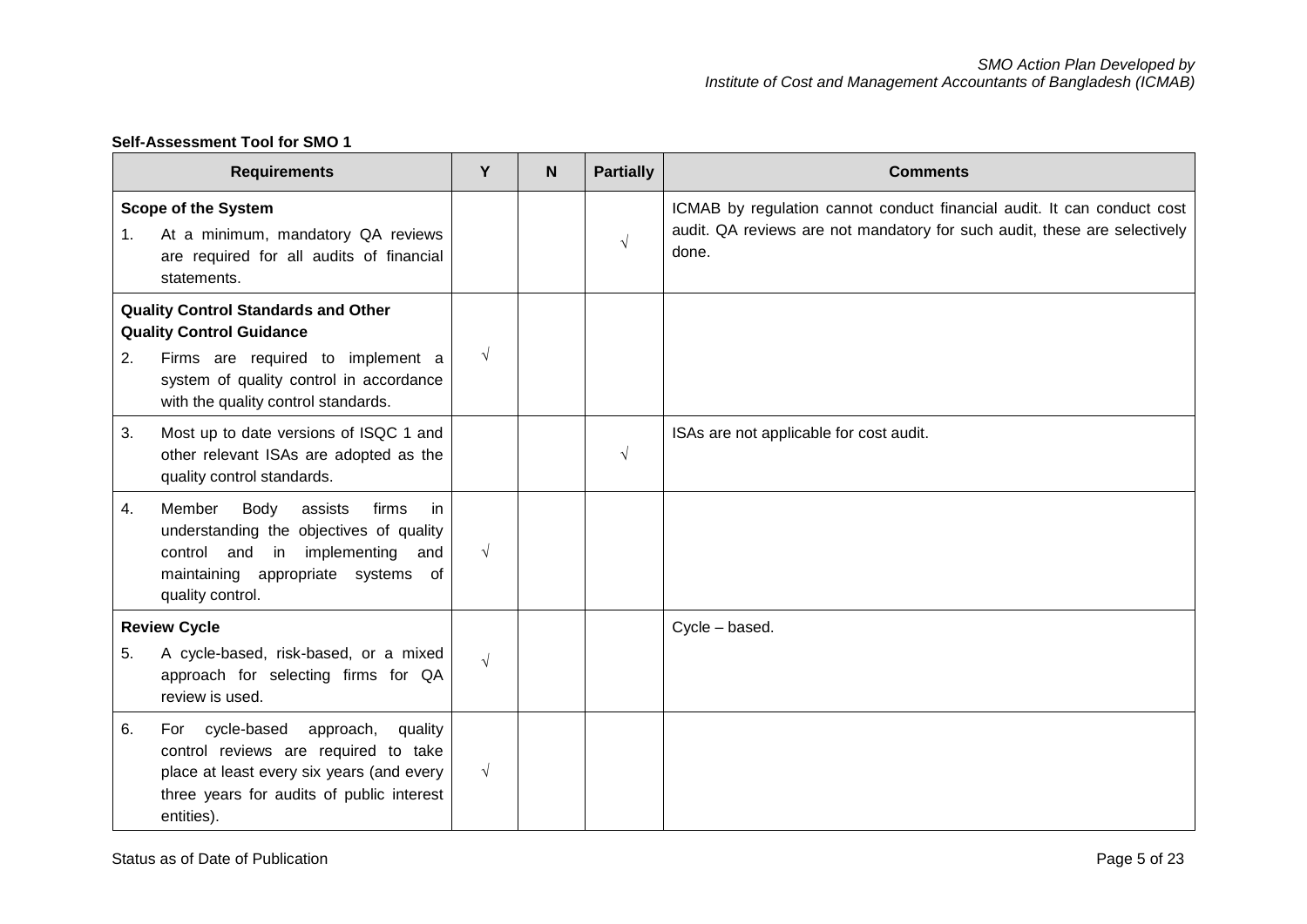|                                                                                           | <b>Requirements</b>                                                                                                                                                                                       | Y          | N | <b>Partially</b> | <b>Comments</b>                                                                      |
|-------------------------------------------------------------------------------------------|-----------------------------------------------------------------------------------------------------------------------------------------------------------------------------------------------------------|------------|---|------------------|--------------------------------------------------------------------------------------|
| <b>QA Review Team</b><br>Independence of the QA Team is<br>7.<br>assessed and documented. |                                                                                                                                                                                                           | $\sqrt{ }$ |   |                  |                                                                                      |
| 8.                                                                                        | QA Team possesses appropriate levels<br>of expertise.                                                                                                                                                     | $\sqrt{ }$ |   |                  | Sufficient care is deployed to confirm required skill sets.                          |
| 9.                                                                                        | <b>Reporting</b><br>Documentation of evidence supporting<br>the quality control review report is<br>required.                                                                                             | $\sqrt{ }$ |   |                  |                                                                                      |
| 10.                                                                                       | A written<br>report<br>is<br>issued<br>upon<br>of the QA review and<br>conclusion<br>provided to the firm/partner reviewed.                                                                               | $\sqrt{ }$ |   |                  |                                                                                      |
| 11.                                                                                       | <b>Corrective and Disciplinary Actions</b><br>Reviewed firms/partners are required to<br>make timely adjustments to<br>meet<br>recommendations from the<br>review<br>report.                              | $\sqrt{ }$ |   |                  |                                                                                      |
| 12.                                                                                       | QA review system is linked to the<br>Investigation and Discipline system.                                                                                                                                 |            |   | $\sqrt{ }$       | Only if QA review is done on disciplinary ground, otherwise they are<br>independent. |
| 13.                                                                                       | <b>Consideration of Public Oversight</b><br>The body responsible for QA reviews<br>cooperates with its oversight body and<br>shares information on the functioning of<br>the QA review system, as needed. | $\sqrt{ }$ |   |                  |                                                                                      |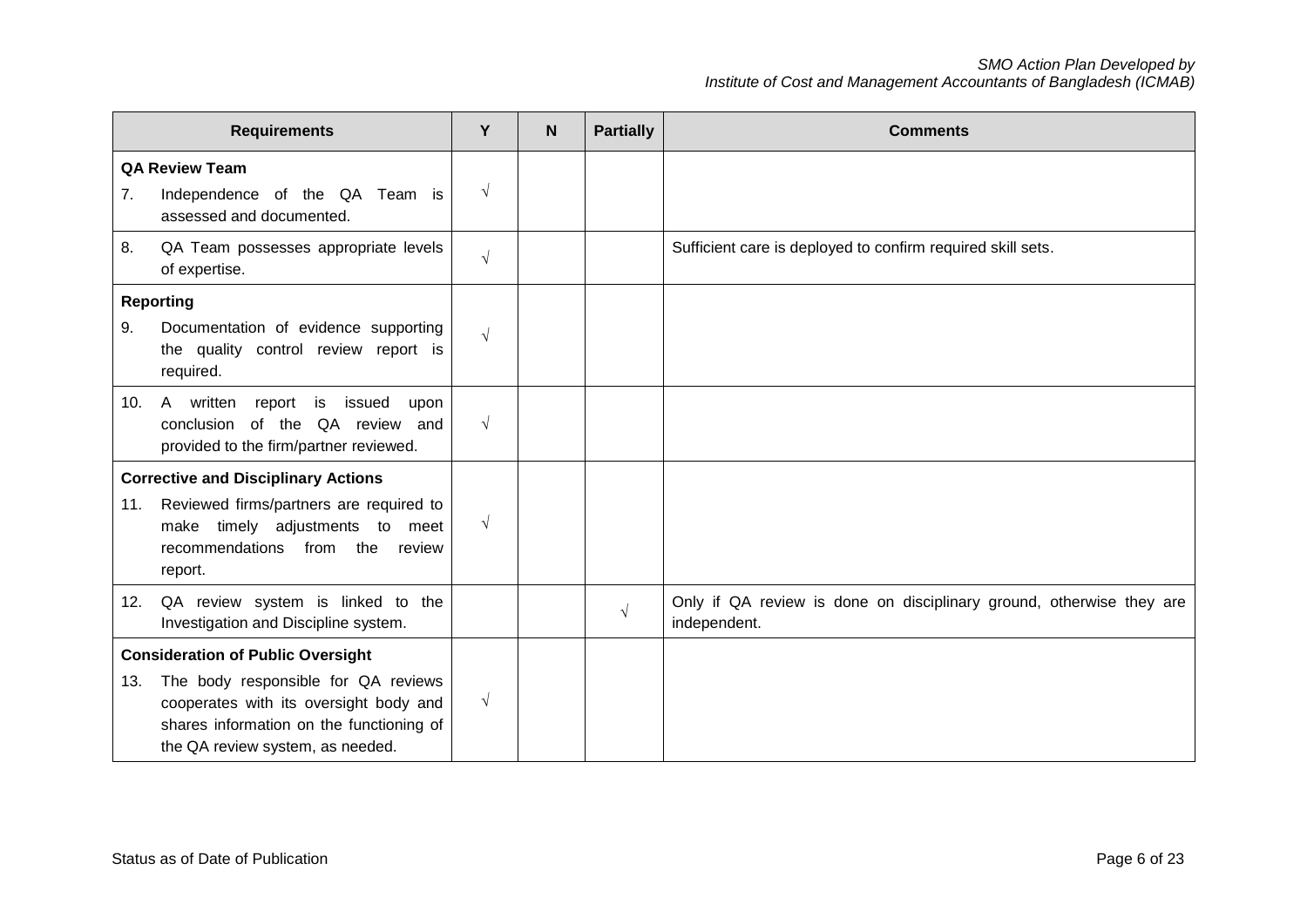| <b>Requirements</b>                                                                                       | N | <b>Partially</b> | <b>Comments</b>                                                      |
|-----------------------------------------------------------------------------------------------------------|---|------------------|----------------------------------------------------------------------|
| <b>Regular Review of Implementation and</b><br><b>Effectiveness</b>                                       |   |                  | It is not done on regular basis, rather on demand/requirement basis. |
| Regular reviews of implementation and<br>14.<br>of<br>effectiveness<br>the<br>svstem<br>are<br>performed. |   |                  |                                                                      |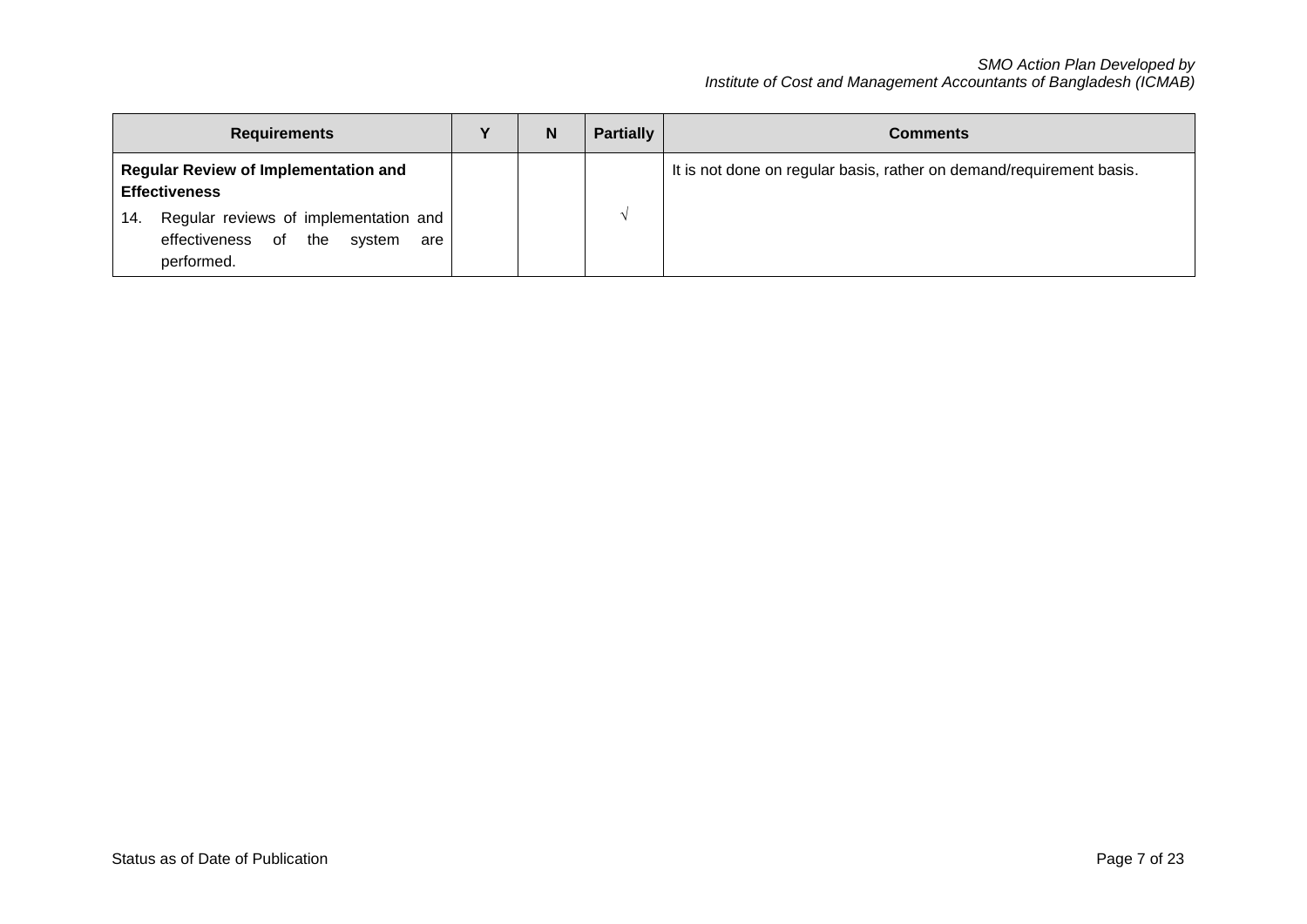**Action Plan Subject:** SMO 2–International Education Standards for Professional Accountants and Other Pronouncements Issued by the IAESB **Action Plan Objective:** Ensure that all IES requirements for ICMAB's CMA certified members remain in compliance with SMO 2.

### **Background:**

The education scheme for the student members of ICMAB starts from the entry criteria which is equivalent to other professional bodies. From July 2015, ICMAB offers different entry routes depending on the varying level of academic achievements. Candidates who passed twelve classes are required to follow Intermediate Entry Route (IER), graduated candidates follow Graduate Entry Route (GER) and candidates with other professional qualifications will follow Professional Entry Route (PER) which is subject to the approval of the council of the institute. Candidates are not required to sit for any entry test for admission; however, they are required to fulfill the minimum entry criteria as set by the institute from time to time.

ICMAB revises its course curriculum every five to six years to align it with International Education Standard (IESs). ICMAB has revised its curriculum from July 2015 to align with the IES. However, the institute has decided to continue the old syllabus for another two years to ease the transition of old students from old syllabus to new syllabus. The Institute revises its curriculum to prepare the Institute's members for not only the position of Chief Financial Officers of an organization but for the ultimate position of Chief Executive Officer if they are associated with some Industrial or Commercial organizations and for the position of auditors as well as management consultants if they are in public practice. The present curriculum of the Institute consists of 20 subjects stretched in five levels and one internship and research program at the end which is given below.

### **Knowledge Level (Level 1)**

IE01 – Principles of Accounting IE02 – Principles of Business and Economics

IE 03 – Business Communications

#### **Business Level (Level 2)**

GE01 – Fundamentals of Financial Accounting

- GE02 Fundamentals of Management Accounting
- GE03 Fundamentals of Business Mathematics
- GE04 Fundamentals of Business Economics
- GE05 Fundamentals of Ethics, Corporate Governance & Business Law

### **Management Level (Level 4)**

R2 – Taxation

- E2- Enterprise Management
- P2 Performance Management
- F2– Financial Management

### **Operational Level (Level 3)**

- R1 Legal Environment of Business E1- Enterprise Operations P1 – Performance Operations
- F1 Financial Operations

## **Strategic Level (Level 5)**

- R3 Financial, Cost and Management Audit
- E3 Enterprise Strategy
- P3 Performance Strategy
- F3– Financial Strategy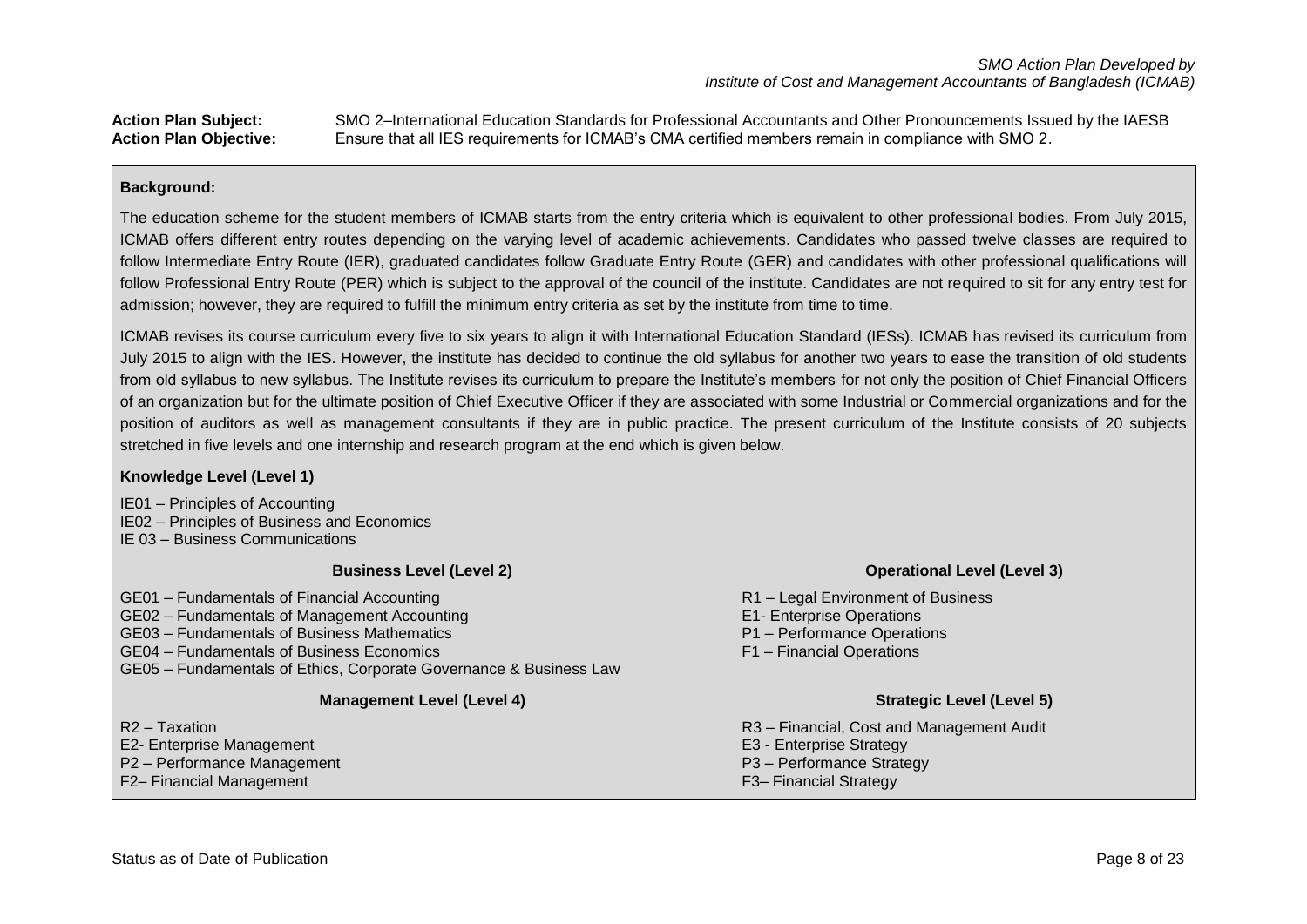## **Practical Experience:**

A student is required to undergo an intensive practical training in any reputed industrial or commercial organization for 3 months in order to gather practical experience in the field of accounts, finance, commerce, fixation of price and auditing. The Internship is required to be completed after passing management or strategic level of CMA qualification. The students are required to complete their practical training under a senior member of the Institute.

Besides, in order to become an associate member of the Institute qualified CMAs are required to complete 3 years of practical experience, while fellow membership is offered to those who has at least 5 years post associate ship experience in responsible position and fulfilling other professional requirements. These requirements are mandatory. IES has been incorporated in IPD requirements which is duly checked and endorsed by ICMAB. Practical experience requirements used by ICMAB for awarding membership are in line with the international standards.

#### **Continuing Professional Development:**

The Institute always offers training to update the knowledge of its members on a continuous basis by arranging various program including CPDs. The professional development activities of the Institute have been further accelerated by the introduction of SMO 2 of IFAC. At present members are required to complete minimum 20 hours of CPD credit in a year mandatorily. In selecting CDP topics and arranging CDP, ICMAB takes proper care to IFAC requirements. Very recently, ICMAB issued a letter addressing to its members calling for CPD topics. Lot of members responded with their chosen topics which helped ICMAB to understand the market demands and offer CPD topics in line with the market demands.

#### **Liaison with Local Universities:**

The ICMAB has a process of mapping and aligning the curriculum of local universities with that of ICMAB to offer exemptions from some foundation level papers to cater good students to CMA education. For the purpose, ICMAB organizes different awareness programs at different universities. Even, the ICMAB organizes an open seminar every session at its own auditorium where anybody may join to know about CMA degree and profession.

| # | <b>Start Date</b>              | <b>Actions</b>                                                                                                                                                                                                                                                                                                                                                                                  | <b>Completion</b><br>Date | <b>Responsibility</b>               | <b>Resource</b>                |  |
|---|--------------------------------|-------------------------------------------------------------------------------------------------------------------------------------------------------------------------------------------------------------------------------------------------------------------------------------------------------------------------------------------------------------------------------------------------|---------------------------|-------------------------------------|--------------------------------|--|
|   | <b>Improvements to Process</b> |                                                                                                                                                                                                                                                                                                                                                                                                 |                           |                                     |                                |  |
|   | March<br>2014                  | Dialogue starts with CIMA UK to take their technical support to revise<br>ICMAB Syllabus compatible with them and CIMA agreed to share their<br>2010 professional curriculum which ICMAB has revised considering local<br>requirements. It has been completed; however, full conversion will take<br>place from July 2017. ICMAB continues old syllabus along with the new<br>revised syllabus. | June 2015                 | <b>Syllabus Review</b><br>Committee | Deputy Director<br>(Education) |  |
|   | July<br>2015                   | ICMAB has adopted new syllabus keeping the old syllabus for ongoing<br>students for two more years which will be over on June 2017.                                                                                                                                                                                                                                                             | Ongoing                   | <b>Syllabus Review</b><br>Committee | Deputy Director<br>(Education) |  |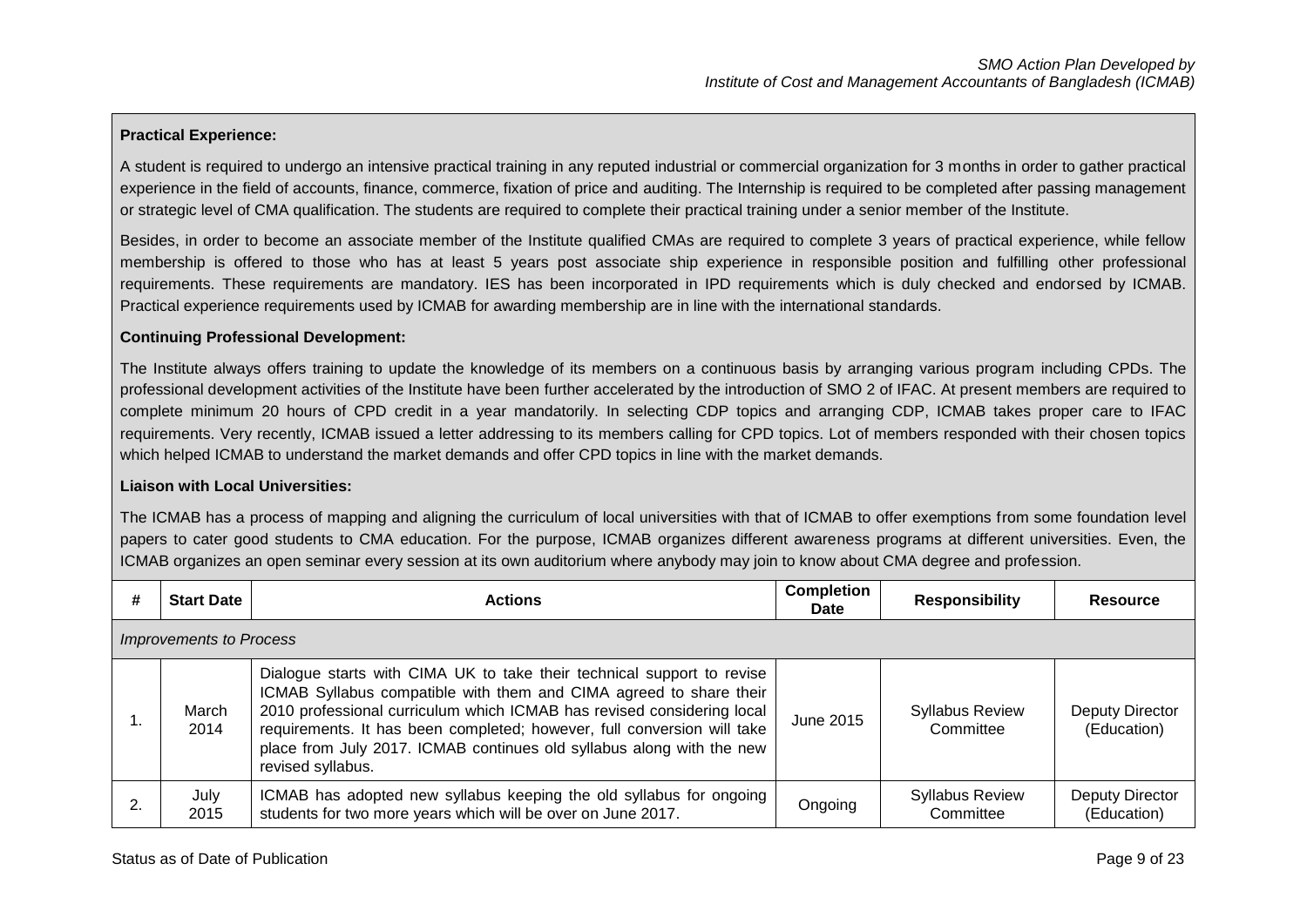| #  | <b>Start Date</b>                        | <b>Actions</b>                                                                                                                                                                                                                                                                                                 | <b>Completion</b><br>Date | <b>Responsibility</b>                  | <b>Resource</b>                                    |  |  |
|----|------------------------------------------|----------------------------------------------------------------------------------------------------------------------------------------------------------------------------------------------------------------------------------------------------------------------------------------------------------------|---------------------------|----------------------------------------|----------------------------------------------------|--|--|
|    | <b>Maintaining Ongoing Progress</b>      |                                                                                                                                                                                                                                                                                                                |                           |                                        |                                                    |  |  |
| 3. | Ongoing                                  | support implementation of the international education<br>Continue to<br>with regards to ICMAB's pre-qualification and CPD<br>requirements<br>programs.                                                                                                                                                         | Ongoing                   | Seminar and<br>Conference<br>Committee | Secretary,<br>Seminar &<br>Conference<br>Committee |  |  |
| 4. | Ongoing                                  | Monitoring of standard setting activities of the International Education<br>Standards Board and updating the Action plan for further activities where<br>necessary. ICMAB participates in the international standard setting<br>process by reviewing and responding to exposure drafts issued by the<br>IAESB. | Ongoing                   | Council                                | Executive<br>Director                              |  |  |
| 5. | Ongoing                                  | Reviewing the syllabus for possible improvements in line with IES<br>requirements.                                                                                                                                                                                                                             | Ongoing                   | <b>Syllabus Review</b><br>Committee    | Deputy Director<br>(Education)                     |  |  |
| 6. | Ongoing                                  | Maintaining liaison with universities to keep their curriculum updated<br>through a process whereby the graduates of those approved universities<br>receive more exemptions from ICMAB papers.                                                                                                                 | Ongoing                   | <b>Syllabus Review</b><br>Committee    | Deputy Director<br>(Education)                     |  |  |
|    | Review of ICMAB's Compliance Information |                                                                                                                                                                                                                                                                                                                |                           |                                        |                                                    |  |  |
| 7. | Ongoing                                  | Perform periodic review of ICMAB's SMO Action Plan and update the<br>response as necessary. Once updated will inform IFAC compliance staff<br>about the updates in order for the compliance staff to republish updated<br>information.                                                                         | Ongoing                   | Council                                | President,<br><b>ICMAB</b>                         |  |  |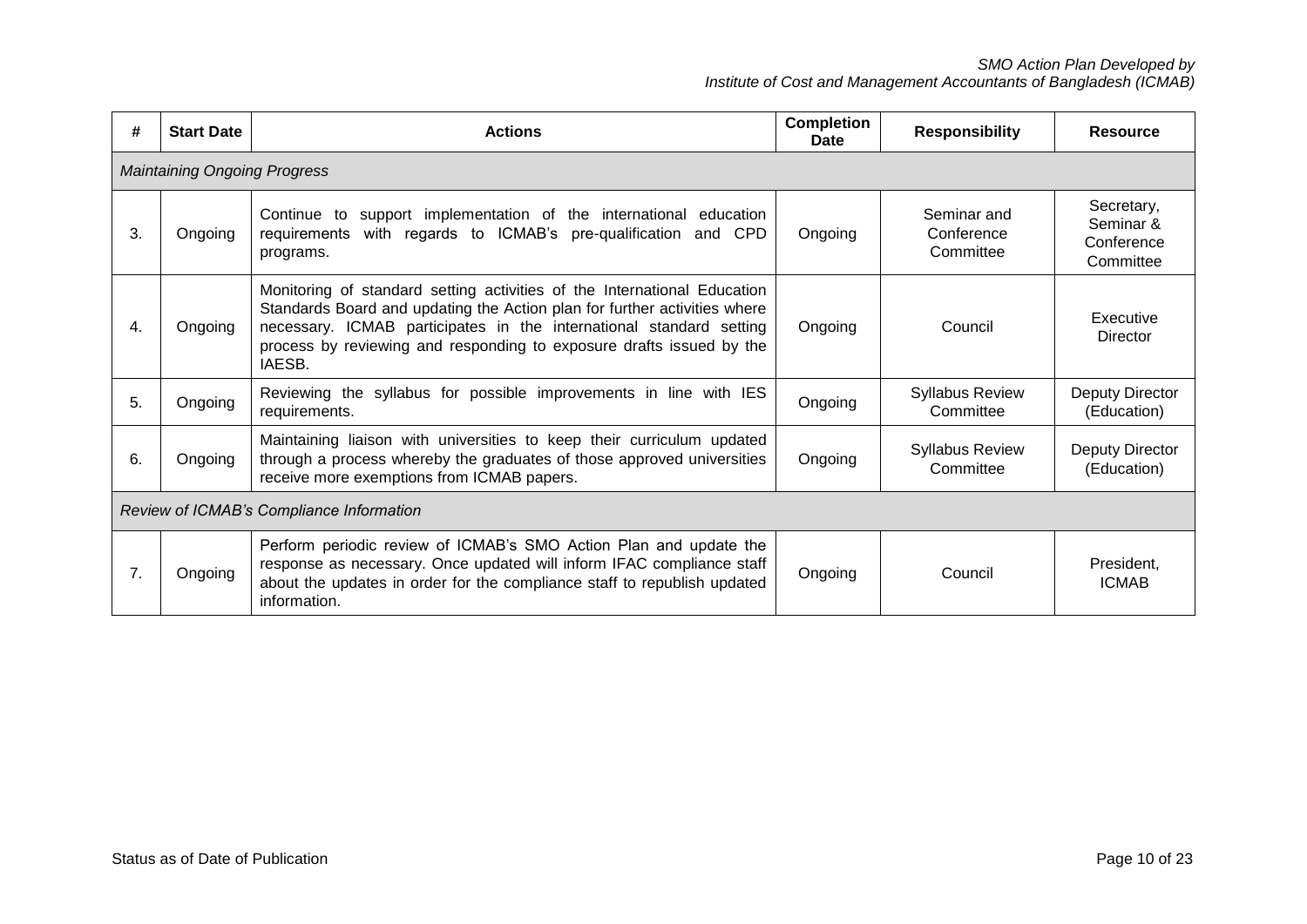## **Action Plan Subject:** SMO 3–International Standards and Other Pronouncements Issued by the IAASB **Action Plan Objective:** Support the adoption and implementation of IAASB standards, guidance and other pronouncement in Bangladesh.

### **Background:**

Bangladesh Standards on Auditing (BSAs) are developed by the Institute of Chartered Accountants of Bangladesh (ICAB) based on the updates of IAASB. ICMAB has no responsibility with regards to setting standards on Auditing. However, ICMAB always put inputs by responding to exposure drafts issued by ICAB in this regard. The Institute arranges several CPD programs on different BSAs to make the members aware about the changes to that particular BSA which is an ongoing process. In addition, ICMAB participates in the International standard-setting process by reviewing and responding to exposure drafts issued by the IAASB.

The members of ICMAB perform cost audit in Bangladesh. ICMAB is developing cost accounting standards on its own based on technical expertise drawn from internal resources, practicing cost accountants, academia, industry representatives and regulators. While preparing these rich documents, ICMAB follows due process as accepted internationally like drafting standards, arranging workshops, publishing exposure drafts, accommodating comments to exposure drafts, finalizing the standards etc. ICMAB also meets with its practicing members and industry counterpart to ensure the relevancy of the standards and rules. These standards will help the members of the Institute to keep cost accounting record and to perform Cost Audit.

| #  | <b>Start Date</b>                   | <b>Actions</b>                                                                                                                                                         | <b>Completion</b><br><b>Date</b> | <b>Responsibility</b> | <b>Resource</b>       |  |  |
|----|-------------------------------------|------------------------------------------------------------------------------------------------------------------------------------------------------------------------|----------------------------------|-----------------------|-----------------------|--|--|
|    | <b>Improvement to Process</b>       |                                                                                                                                                                        |                                  |                       |                       |  |  |
|    | January<br>2011                     | Monitor pronouncements and updates provided by IAASB and develop<br>update briefings for members.                                                                      | Ongoing                          | Council               | Executive<br>Director |  |  |
| 2. | January<br>2012                     | Review education, examination and CPD programs to ensure sufficient<br><b>IAASB</b><br>of<br>updates.<br>ongoing<br>coverage<br>pronouncements<br>and<br>developments. | Ongoing                          | Council               | Executive<br>Director |  |  |
| 3. | Ongoing                             | Provide IAASB pronouncements to members through the website of<br>ICMAB.                                                                                               | Ongoing                          | Council               | Executive<br>Director |  |  |
|    | <b>Maintaining Ongoing Progress</b> |                                                                                                                                                                        |                                  |                       |                       |  |  |
| 4. | January<br>2012                     | Formation of a committee to review and respond to IAASB/IFAC requests<br>for feedback (on proposals including exposure draft).                                         | December<br>2012                 | Council               | Executive<br>Director |  |  |
| 5. | December<br>2011                    | Incorporate updates in IAASB pronouncements in ICMAB's Continuing<br>Professional Development programs.                                                                | Ongoing                          | Council               | Executive<br>Director |  |  |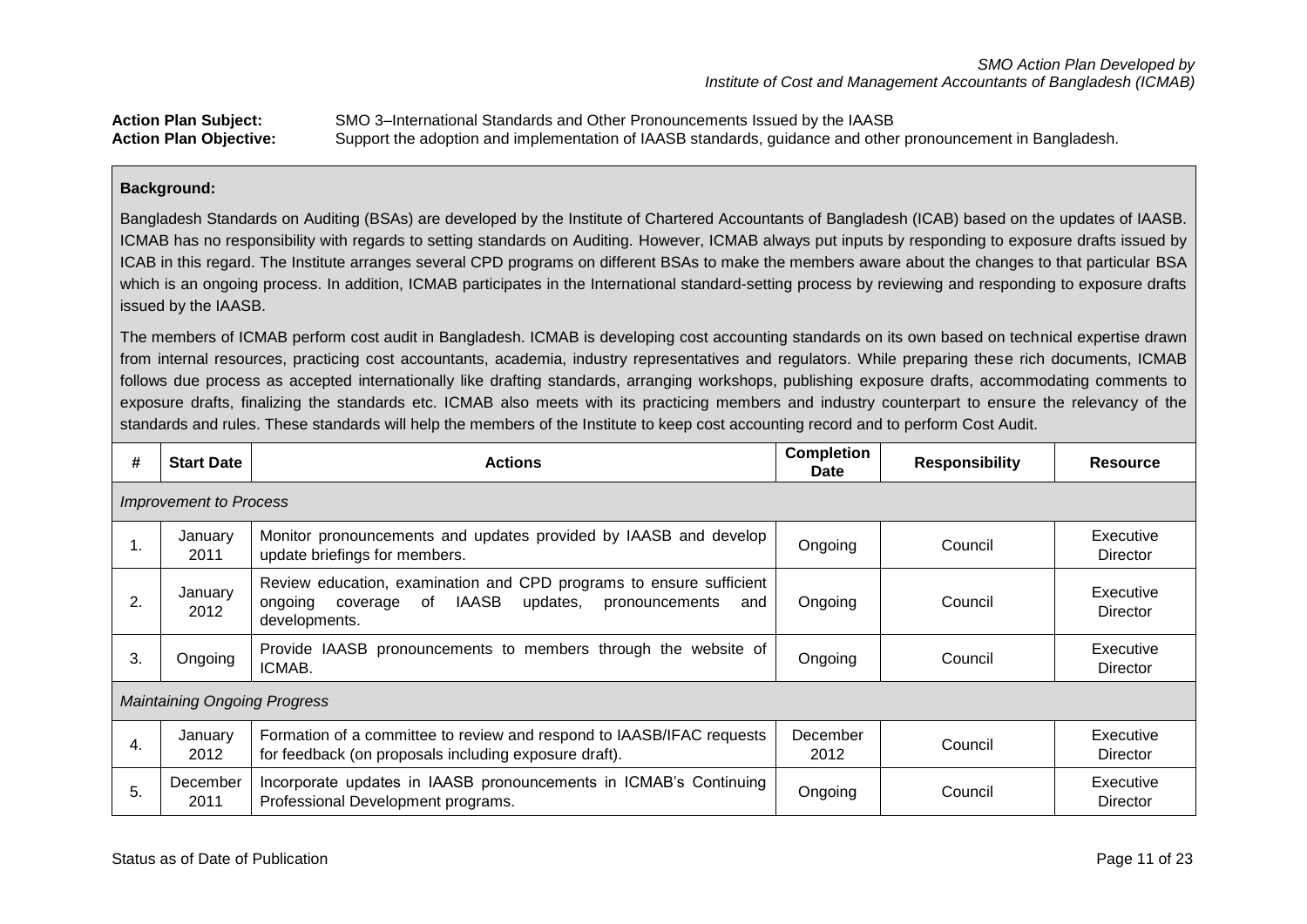| #  | <b>Start Date</b>                        | <b>Actions</b>                                                                                                                                                                                                                            | <b>Completion</b><br>Date | <b>Responsibility</b>      | Resource                     |  |
|----|------------------------------------------|-------------------------------------------------------------------------------------------------------------------------------------------------------------------------------------------------------------------------------------------|---------------------------|----------------------------|------------------------------|--|
| 6. | Ongoing                                  | Review and update action plan for future activities as and when<br>necessary.                                                                                                                                                             | Ongoing                   | Council                    | Executive<br>Director        |  |
|    | Ongoing                                  | Including different ISAs/BSAs in ICMAB syllabus of relevant subjects of<br>Audit and Assurance.                                                                                                                                           | Ongoing                   | <b>Education Committee</b> | Executive<br>Director        |  |
|    | Review of ICMAB's Compliance Information |                                                                                                                                                                                                                                           |                           |                            |                              |  |
| 8. | Ongoing                                  | Perform periodic review of ICMAB's SMO Action Plan and update the<br>response as necessary. Once updated will inform IFAC compliance staff<br>about the updates in order to republish the updated information by the<br>compliance staff. | Ongoing                   | Council                    | Executive<br>Director, ICMAB |  |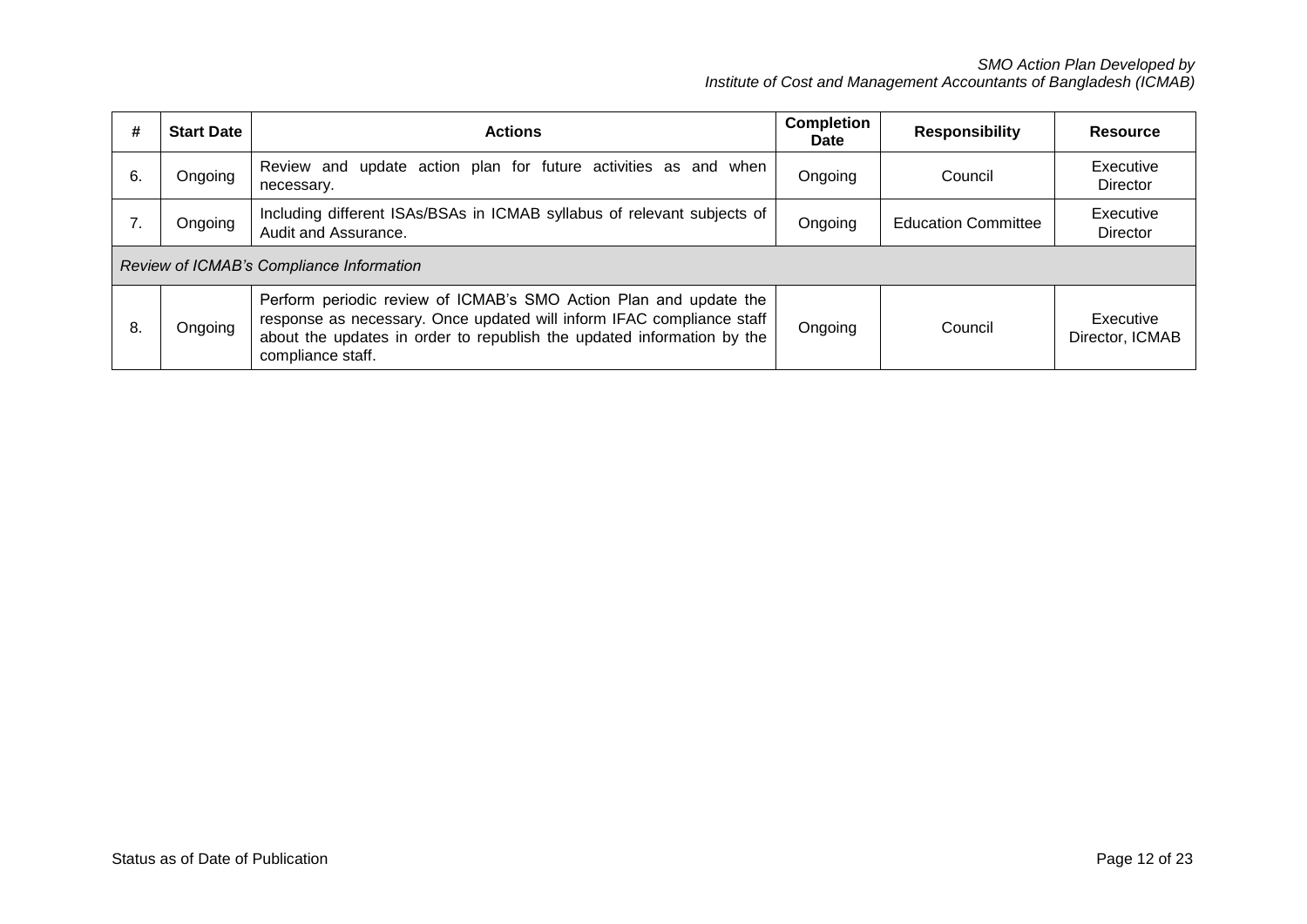| <b>Action Plan Subject:</b>   | SMO 4–IESBA Code of Ethics for Professional Accountants             |
|-------------------------------|---------------------------------------------------------------------|
| <b>Action Plan Objective:</b> | Ensure alignment of ICMAB Code of Ethics with IESBA code of Ethics. |

### **Background:**

ICMAB developed its own Code of Ethics for the members of the Institute. The Institute conducted a number of Seminars, CPD programs for building awareness on maintaining the Code of Ethics by its members. The provisions of the IFAC Code of Ethics & other pronouncements developed by IESBA are generally notified to the member. The 2008 IESBA Code of Ethics was adopted initially and disseminated accordingly to the members of ICMAB. The Institute has already updated its Code of Ethics in accordance with IESBA revised requirements (2012 version) and distributed the same to all members of the Institute. A CPD program titled 'Professional Ethics and Integrity- A Management Accountant's Perspective' has already been arranged on the updated ICMAB Code of Ethics in order to make the members aware about different changes and new inclusions. ICMAB Code of Ethics is available in the website of ICMAB. It may be noted here that the ICMAB code of Ethics are prepared in line with that of IESBA Code of Ethics and where departure was required for legal reasons, ICMAB does not apply less stringent standards than those stated in the IESBA Code of Ethics.

| #  | <b>Start Date</b>                  | <b>Actions</b>                                                                                                                                                                                                                                                                                          | <b>Completion</b><br><b>Date</b> | <b>Responsibility</b>                                  | <b>Resource</b>                                                         |  |  |  |
|----|------------------------------------|---------------------------------------------------------------------------------------------------------------------------------------------------------------------------------------------------------------------------------------------------------------------------------------------------------|----------------------------------|--------------------------------------------------------|-------------------------------------------------------------------------|--|--|--|
|    | <i>Improvements To Process</i>     |                                                                                                                                                                                                                                                                                                         |                                  |                                                        |                                                                         |  |  |  |
|    | July<br>2011                       | Update Code of Ethics in accordance with IESBA requirements and make<br>it available to all members of the Institute. Last review of the Code of<br>Ethics was conducted during July-December 2012. However, ICMAB will<br>review the latest IESBA code for adoption, including the NOCLAR<br>standard. | Ongoing                          | Ordinance, Regulation<br>& Corporate Laws<br>Committee | Secretary,<br>Ordinance.<br>Regulation &<br>Corporate Laws<br>Committee |  |  |  |
| 2. | October<br>2011                    | Organization of CPD programs to make aware of the members about<br>ethical requirements including areas of potential conflict and challenges.                                                                                                                                                           | Ongoing                          | Seminar and<br>Conference<br>Committee                 | Secretary,<br>Seminar &<br>Conference<br>Committee                      |  |  |  |
| 3. | January<br>2012                    | Create awareness among the general public and business community<br>that members of ICMAB are operating under an obligatory code of ethics.                                                                                                                                                             | Ongoing                          | Council                                                | Executive<br>Director                                                   |  |  |  |
|    | <b>Maintaining Ongoing Process</b> |                                                                                                                                                                                                                                                                                                         |                                  |                                                        |                                                                         |  |  |  |
| 4. | October<br>2011                    | Publication of ICMAB Code of Ethics at the website of ICMAB for<br>members, students and general public.                                                                                                                                                                                                | December<br>2012                 | Council                                                | Executive<br>Director                                                   |  |  |  |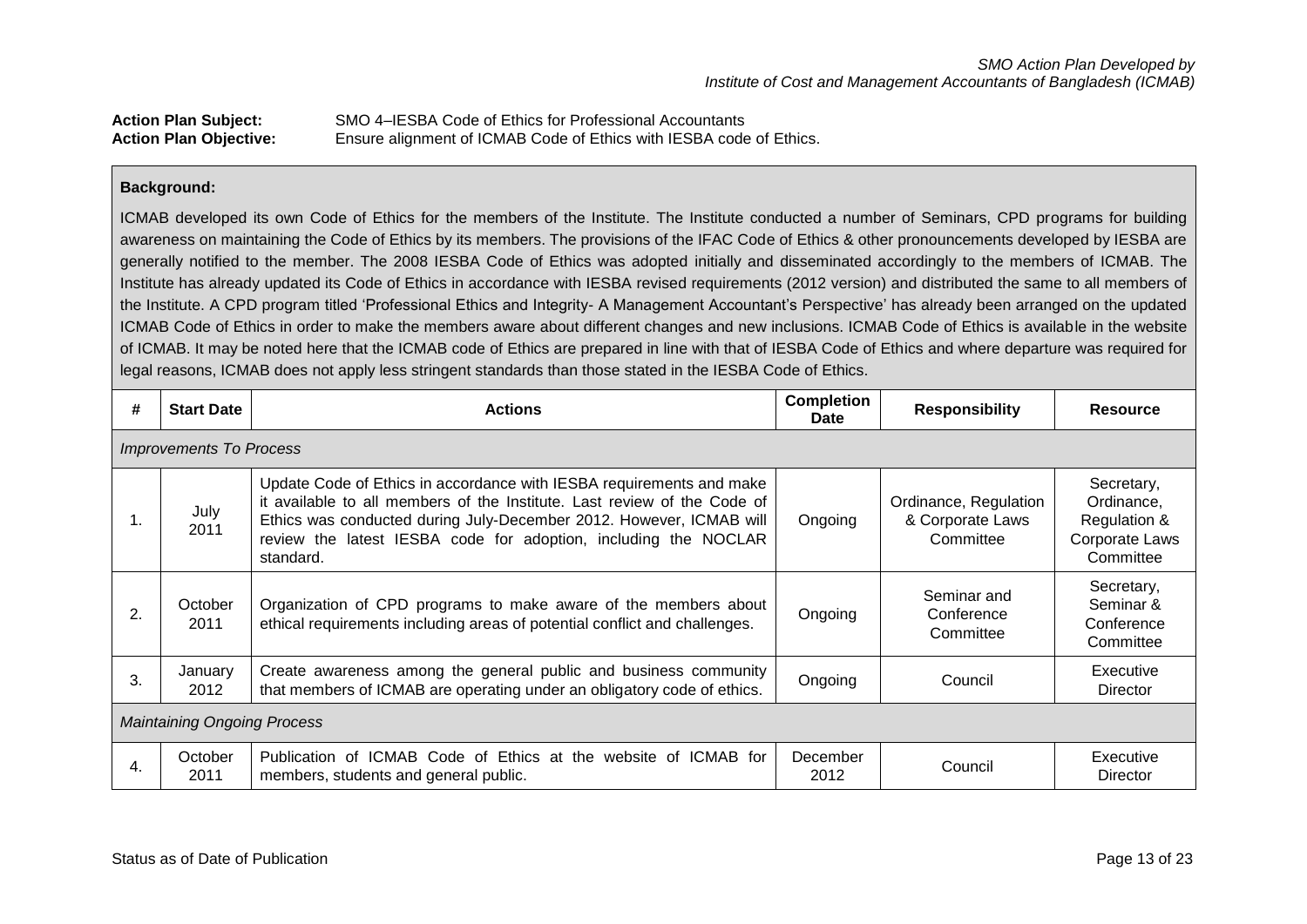| #                                        | <b>Start Date</b> | <b>Actions</b>                                                                                                                                                                                                                                                                             | Completion<br>Date | <b>Responsibility</b>                                  | <b>Resource</b>                                                         |
|------------------------------------------|-------------------|--------------------------------------------------------------------------------------------------------------------------------------------------------------------------------------------------------------------------------------------------------------------------------------------|--------------------|--------------------------------------------------------|-------------------------------------------------------------------------|
| 5.                                       | November<br>2011  | Review ICMAB's continuing development program and determine how to<br>include courses on the revised IESBA Code requirements.                                                                                                                                                              | Ongoing            | Council                                                | Executive<br>Director                                                   |
| 6.                                       | December<br>2011  | Review the Ethics Education Toolkit issued by the IAESB containing<br>useful guidance relating to ethics education. It has not been concluded as<br>the ICMAB is yet to finalize it due to change of its syllabus.                                                                         | Ongoing            | <b>Education Committee</b>                             | Deputy Director<br>(Education)                                          |
| 7.                                       | Ongoing           | Monitor and review new and amended standards from the IESBA, in an<br>ongoing manner, so that they can be incorporated into ICMAB's Code on<br>a timely basis.                                                                                                                             | Ongoing            | Ordinance, Regulation<br>& Corporate Laws<br>Committee | Secretary,<br>Ordinance,<br>Regulation &<br>Corporate Laws<br>Committee |
| 8.                                       | Ongoing           | Adapt and communicate revision of the Code of Ethics. Details and exact<br>timescales for the process to be established as work with IFAC proceeds.<br>ICMAB participates in the international standard setting process by<br>reviewing and responding to exposure drafts issued by IESBA. | Ongoing            | Ordinance, Regulation<br>& Corporate Laws<br>Committee | Secretary,<br>Ordinance,<br>Regulation &<br>Corporate Laws<br>Committee |
| Review of ICMAB's Compliance Information |                   |                                                                                                                                                                                                                                                                                            |                    |                                                        |                                                                         |
| 9.                                       | Ongoing           | Review of ICMAB response to the SMO Action Plan and update sections<br>relevant to SMO 4 as necessary. Once updated inform IFAC compliance<br>staff about the updates in order to republish updated information by the<br>compliance staff.                                                | Ongoing            | Council                                                | Executive<br>Director                                                   |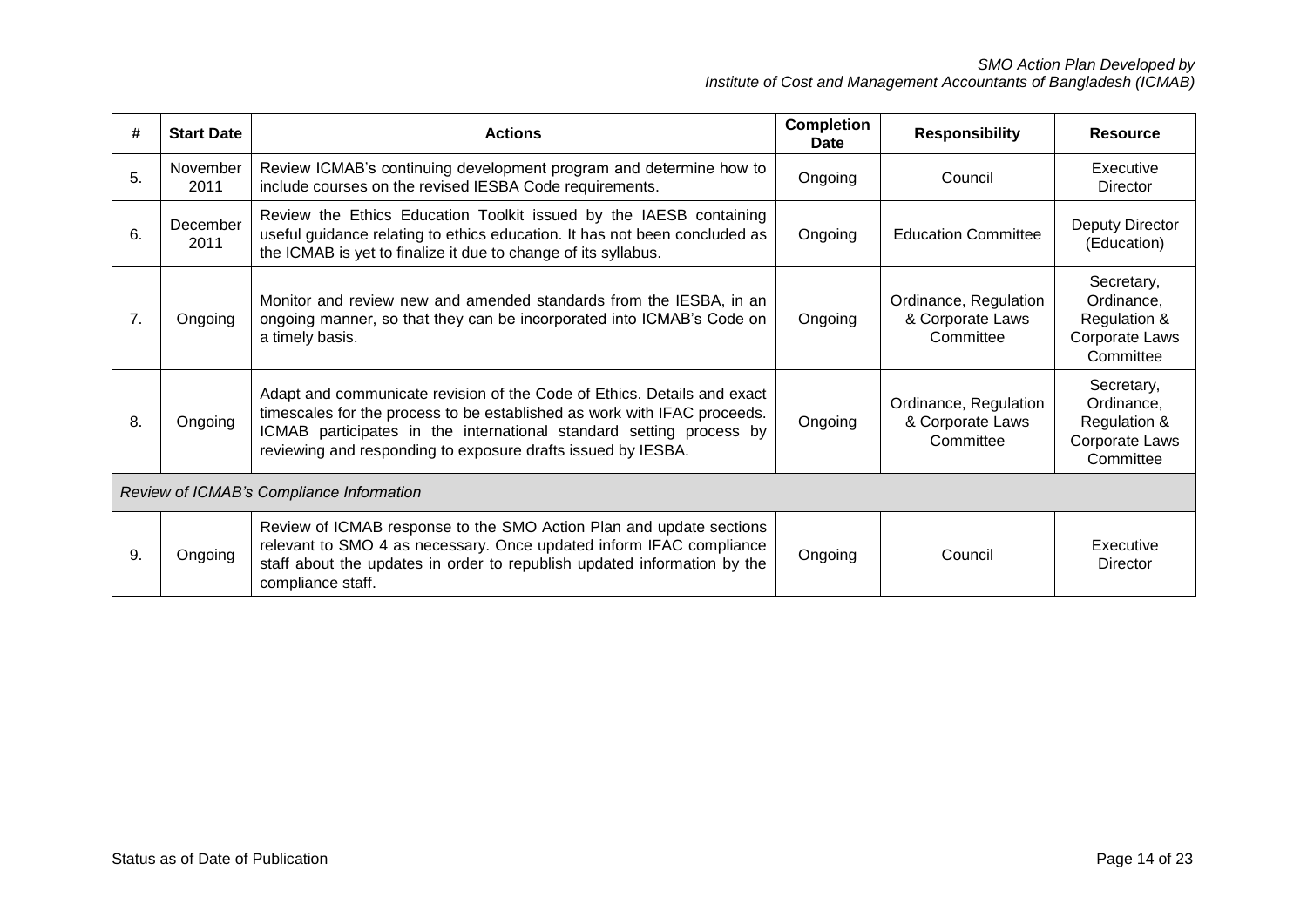## **Action Plan Subject:** SMO 5–International Public Sector Accounting Standards and Other Pronouncements Issued by the IPSASB **Action Plan Objective:** Promoting adoption of IPSAS and effectively support the work of IPSASB.

## **Background:**

ICMAB is always trying to implement International Public Sector Accounting Standards in Bangladesh. But its role is very limited in this area. International Public Sector Accounting Standards (IPSASs) and other pronouncements issued by the International Public Sector Accounting Standards Board (IPSASB) are notified to the members. We use our best endeavors to facilitate formulating Accounting Standards for public sector on the basis of IPSAS keeping in view the Bangladesh economic conditions. The Institute has taken some initiatives and already discussed with relevant Government authorities, especially with the Comptroller and Auditor General Office in Bangladesh. ICMAB will continue to use its best endeavors to encourage Government to adopt IPSAS. ICMAB has signed a MoU with Chartered Institute of Public Finance and Accountancy (CIPFA) UK to promote public finance management in the country. CIPFA is committed to provide technical guidance to ICMAB in this regard.

| #  | <b>Start Date</b>              | <b>Actions</b>                                                                                                                                                                                                                                                                                                                                                                                                                                                                                                                                                                                                                                                                                | <b>Completion</b><br>Date | <b>Responsibility</b>                                                         | <b>Resource</b>              |  |  |  |  |
|----|--------------------------------|-----------------------------------------------------------------------------------------------------------------------------------------------------------------------------------------------------------------------------------------------------------------------------------------------------------------------------------------------------------------------------------------------------------------------------------------------------------------------------------------------------------------------------------------------------------------------------------------------------------------------------------------------------------------------------------------------|---------------------------|-------------------------------------------------------------------------------|------------------------------|--|--|--|--|
|    | <b>Improvements to Process</b> |                                                                                                                                                                                                                                                                                                                                                                                                                                                                                                                                                                                                                                                                                               |                           |                                                                               |                              |  |  |  |  |
| 1. | July<br>2014                   | ICMAB signed MoU with the Chartered Institute of Public Finance and<br>Accountancy (CIPFA) UK to strengthen accountability and transparency<br>in the area of public finance and its management. CIPFA will provide<br>technical support in this regard. ICMAB is in the process of preparing plan<br>on how the capacity of CIPFA could be used to strengthen the capacity of<br>ICMAB members. However, under the MoU, few of ICMAB members who<br>are working in public sector are getting CIPFA membership after fulfilling<br>their requirements. It is expected that very soon both CIPFA and ICMAB<br>will launch joint program targeting public finance management of the<br>country. | Ongoing                   | Council                                                                       | Executive<br><b>Director</b> |  |  |  |  |
| 2. | January<br>2010                | ICMAB will continue to provide necessary technical inputs where<br>requested by Government of Bangladesh in order to support the process<br>of adoption and implementation of IPSAS in Bangladesh.<br>As it is the issue lies with the Government, it is very difficult to mention<br>particular time line for such adoption and implementation.                                                                                                                                                                                                                                                                                                                                              | Ongoing                   | Council                                                                       | Executive<br>Director        |  |  |  |  |
| 3. | June<br>2011                   | Review the requirements of the IPSAS.                                                                                                                                                                                                                                                                                                                                                                                                                                                                                                                                                                                                                                                         | October<br>2011           | Cost Accounting &<br><b>Financial Reporting</b><br><b>Standards Committee</b> | Executive<br><b>Director</b> |  |  |  |  |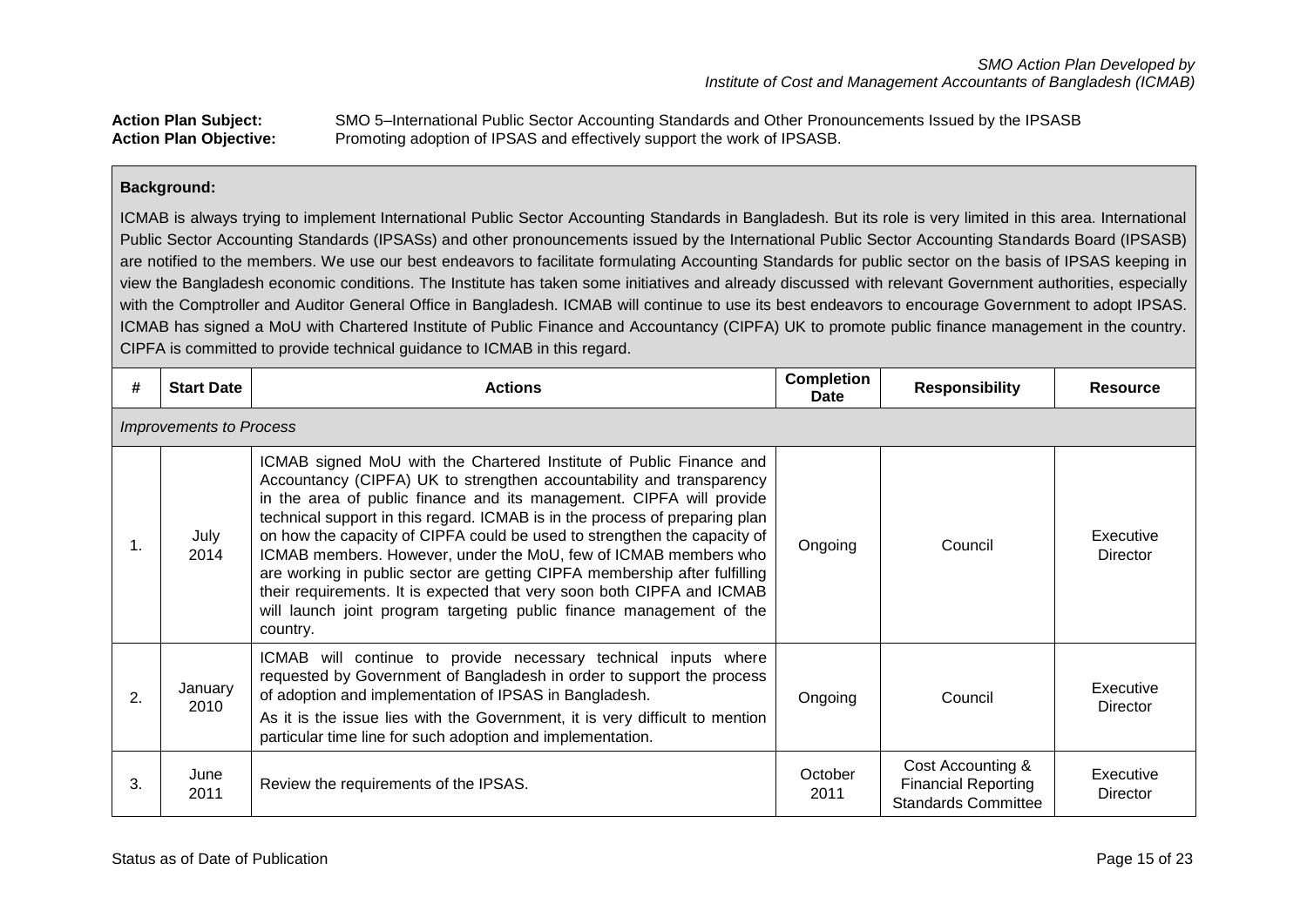| #   | <b>Start Date</b>                        | <b>Actions</b>                                                                                                                                                                                                                                 | <b>Completion</b><br><b>Date</b> | <b>Responsibility</b>                                                         | <b>Resource</b>              |  |
|-----|------------------------------------------|------------------------------------------------------------------------------------------------------------------------------------------------------------------------------------------------------------------------------------------------|----------------------------------|-------------------------------------------------------------------------------|------------------------------|--|
| 4.  | <b>July 2011</b>                         | Study how other IFAC members have supported implementation of<br>IPSAS in their countries.                                                                                                                                                     | November<br>2011                 | Cost Accounting &<br><b>Financial Reporting</b><br><b>Standards Committee</b> | Executive<br><b>Director</b> |  |
| 5.  | August<br>2011                           | Seek the technical cooperation of other IFAC member countries that have<br>successfully supported implementation of IPSASs.                                                                                                                    | December<br>2011                 | Cost Accounting &<br><b>Financial Reporting</b><br><b>Standards Committee</b> | Executive<br>Director        |  |
|     |                                          | <b>Maintaining Ongoing Processes</b>                                                                                                                                                                                                           |                                  |                                                                               |                              |  |
| 6.  | Ongoing                                  | Continue to identify opportunities to further assist in implementation of<br>IPSASs. This includes review of existing activities and preparation of the<br>Action Plan for future activities where necessary.                                  | Ongoing                          | Cost Accounting &<br><b>Financial Reporting</b><br><b>Standards Committee</b> | Executive<br><b>Director</b> |  |
| 7.  | Ongoing                                  | Review of ICMAB syllabus to include relevant IPSAS.                                                                                                                                                                                            | Ongoing                          | <b>Education Committee</b>                                                    | Executive<br><b>Director</b> |  |
| 8.  | Ongoing                                  | Meeting regulators at regular interval to find ways to support them on tax,<br>accounting and reporting related issues.                                                                                                                        | Ongoing                          | Council                                                                       | Executive<br><b>Director</b> |  |
| 9.  | Ongoing                                  | Arranging CPD programs for the members to update their knowledge on<br>IPSAS.                                                                                                                                                                  | Ongoing                          | Seminar and<br>Conference<br>Committee                                        | Executive<br><b>Director</b> |  |
|     | Review of ICMAB's Compliance Information |                                                                                                                                                                                                                                                |                                  |                                                                               |                              |  |
| 10. | Ongoing                                  | Perform periodic review of ICMAB's SMO Action Plan and update<br>sections relevant to SMO 5 as necessary. Once updated inform IFAC<br>compliance staff about the updates in order to republish updated<br>information by the compliance staff. | Ongoing                          | Council                                                                       | Executive<br>Director        |  |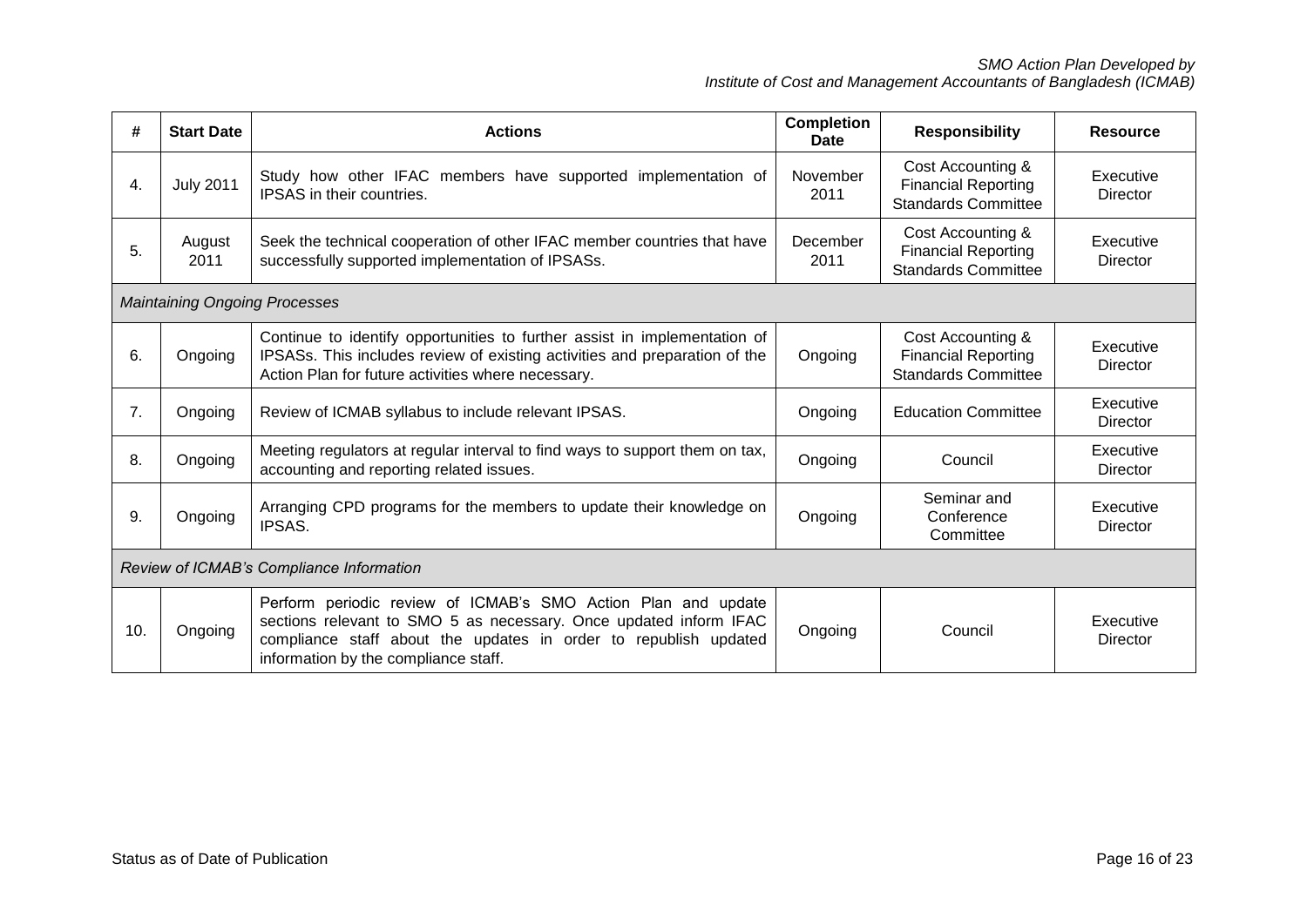**Action Plan Subject:** SMO 6–Investigation and Discipline **Action Plan Objective:** Maintain the highest standard of professionalism to meet the Public interest in line with IFAC requirement.

#### **Background:**

Under the Cost and Management Accountants Ordinance, 1977 and Cost and Management Accountants Regulations, 1980, misconduct proceedings can be initiated against a member of the Institute as well as against a student. A compliant in this regard could be lodged with the Secretary of the Institute by any member of the Institute or any aggrieved person. The Complaints so lodged are taken up to two forums. Firstly, the Disciplinary Committee, which is a fact finding body, conducts inquiry and forwards its findings in the form of a report to the Council. The Council, which is an elected body of members, on receiving the report of the Disciplinary Committee, decides the case after providing reasonable opportunity of hearing to the member/student against whom the investigation proceeding have been initiated. It is important to note that ICMAB adopts both 'Complaints-based' and 'Information-based' approach to deal with investigation and discipline related issues.

If the Council finds that a formal complaint has been proved, it shall record its finding to that effect and shall afford to the member, either personally or through a counselor solicitor or another member of the Institute, an opportunity of being heard before orders are passed against him on the case and may thereafter make any of the following orders, namely:

- (i) reprimand the member; or
- (ii) suspend the member from membership for such period not exceeding five years, as the Council may think fit; or
- (iii) exclude the member from membership.

As ICMAB members are not involved with statutory financial audit, numbers of such investigation are very few. Under 'information based' approach, one such investigation was made in 2010 which resulted suspension of membership. The particular member was called for hearings and he was absent repeatedly which resulted suspension. The institute takes initiative to inform the public regarding disciplinary action against a member or firm, if such decision holds public interest. To strengthen the Investigation & Discipline, the Institute has already introduced Code of Ethics in line with IFAC requirements. The Institute has updated its Regulations which have been submitted to the Ministry of Commerce, Government of the People's Republic of Bangladesh for approval. Cost Audit Manual prepared by ICMAB is a complete resource in this case. ICMAB has uploaded its 'Professional Ethics and Code of Conduct' guidelines for easy reference to all which is available at [http://www.icmab.org.bd/images/stories/Professional\\_Ethics\\_/Code-of-ethics.pdf.](http://www.icmab.org.bd/images/stories/Professional_Ethics_/Code-of-ethics.pdf)

ICMAB system is made and adopted in regard to 2012 SMO 6 by IFAC.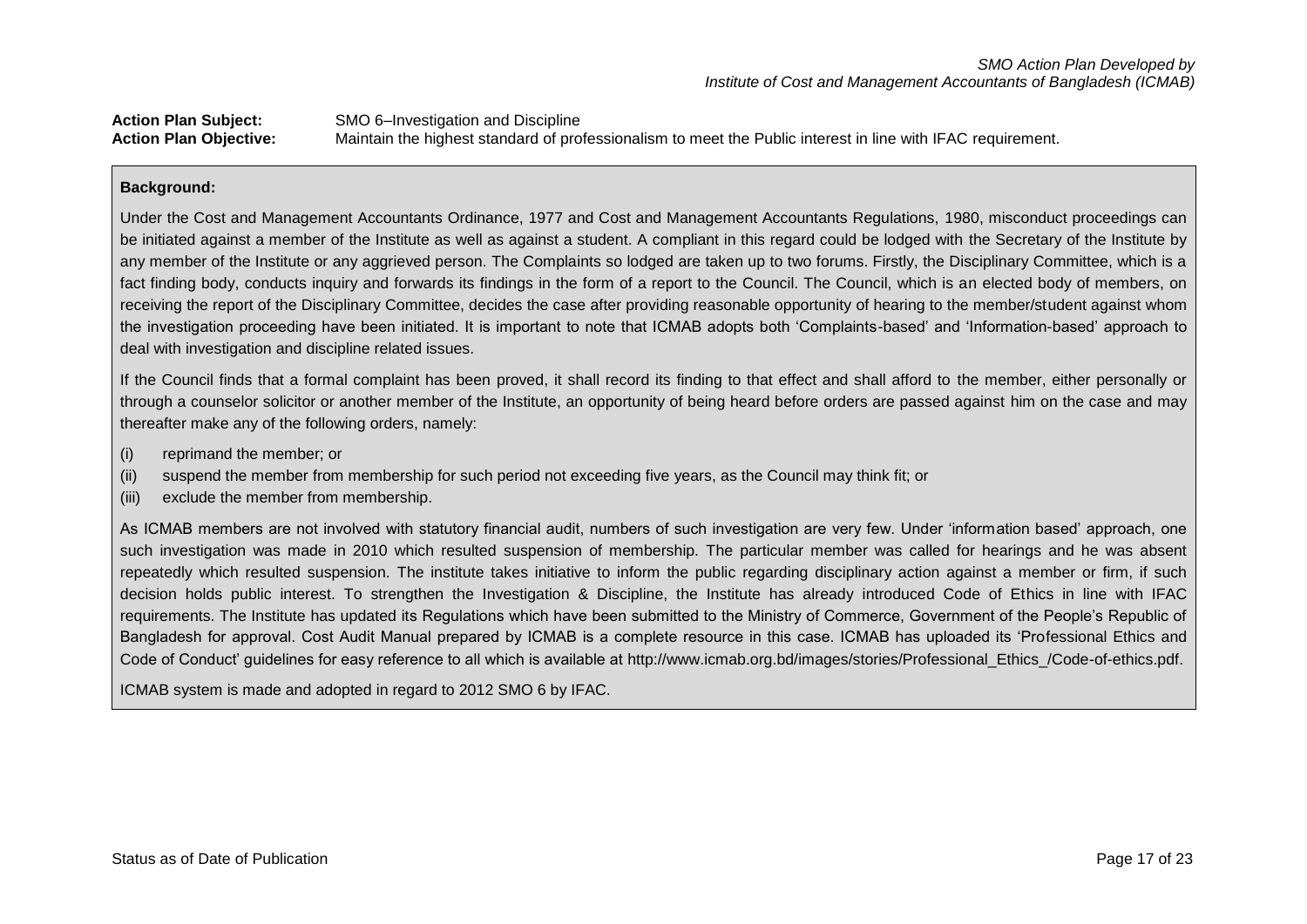| #  | <b>Start Date</b>                        | <b>Actions</b>                                                                                                                                                                                                                                                                                                                                                                                                                                                                                                                                                                                  | <b>Completion</b><br><b>Date</b> | <b>Responsibility</b>     | <b>Resource</b>                         |  |  |
|----|------------------------------------------|-------------------------------------------------------------------------------------------------------------------------------------------------------------------------------------------------------------------------------------------------------------------------------------------------------------------------------------------------------------------------------------------------------------------------------------------------------------------------------------------------------------------------------------------------------------------------------------------------|----------------------------------|---------------------------|-----------------------------------------|--|--|
|    | <b>Improvements to Process</b>           |                                                                                                                                                                                                                                                                                                                                                                                                                                                                                                                                                                                                 |                                  |                           |                                         |  |  |
| 1. | Ongoing                                  | Periodic review and amendments made to laws and regulations in<br>accordance with the laws prevailing in the country & SMO 6.                                                                                                                                                                                                                                                                                                                                                                                                                                                                   | Ongoing                          | Disciplinary<br>Committee | Secretary,<br>Disciplinary<br>Committee |  |  |
| 2. | November<br>2011                         | Host guidance on website on how to lodge complaints.                                                                                                                                                                                                                                                                                                                                                                                                                                                                                                                                            | Ongoing                          | <b>Executive Director</b> | <b>System Analyst</b>                   |  |  |
| 3. | January<br>2008                          | ICMAB plays active role in finalizing Financial Reporting Act (FRA) in<br>Bangladesh under which an independent body will ensure public<br>oversight in the area of accounting and reporting. Financial Reporting<br>Council (FRC) under FRA may impose penalty in the form of<br>imprisonment which will not exceed 5 years or cash penalty of not more<br>than BDT 500,000 or both if it finds that any professional accountant<br>violates the rules as set by such act. Thus, FRA ensures regulatory<br>power of investigation along with that of professional accounting<br>organizations. | November,<br>2015                | Council                   | Executive<br><b>Director</b>            |  |  |
|    | <b>Maintaining Ongoing Process</b>       |                                                                                                                                                                                                                                                                                                                                                                                                                                                                                                                                                                                                 |                                  |                           |                                         |  |  |
| 4. | Ongoing                                  | Periodical discussion & review of the Investigation & Discipline<br>requirements covered by ICMAB Ordinance & Professional Ethics &<br>Code of Conducts. ICMAB adopts the 2012 version of SMO 6 with regard<br>to I&D.                                                                                                                                                                                                                                                                                                                                                                          | Ongoing                          | Disciplinary<br>Committee | Secretary,<br>Disciplinary<br>Committee |  |  |
| 5. | November<br>2011                         | Provides the new members with the ICMAB Ordinance, 1977 &<br>Regulations, 1980 & the handbook of Professional Ethics & Code of<br>Conduct.                                                                                                                                                                                                                                                                                                                                                                                                                                                      | Ongoing                          | <b>Executive Director</b> | Deputy Director<br>(Administration)     |  |  |
| 6. | Ongoing                                  | Publish news about the Investigation Committee & its decision in the<br>Institute's journals.                                                                                                                                                                                                                                                                                                                                                                                                                                                                                                   | Ongoing                          | <b>Executive Director</b> | <b>Deputy Director</b><br>(Publication) |  |  |
|    | Review of ICMAB's Compliance Information |                                                                                                                                                                                                                                                                                                                                                                                                                                                                                                                                                                                                 |                                  |                           |                                         |  |  |
| 7. | Ongoing                                  | Perform periodic review of ICMAB SMO Action Plan and update as<br>necessary. Once updated inform IFAC compliance staff about the<br>updates in order for the compliance staff to republish updated<br>information.                                                                                                                                                                                                                                                                                                                                                                              | Ongoing                          | Council                   | Executive<br>Director                   |  |  |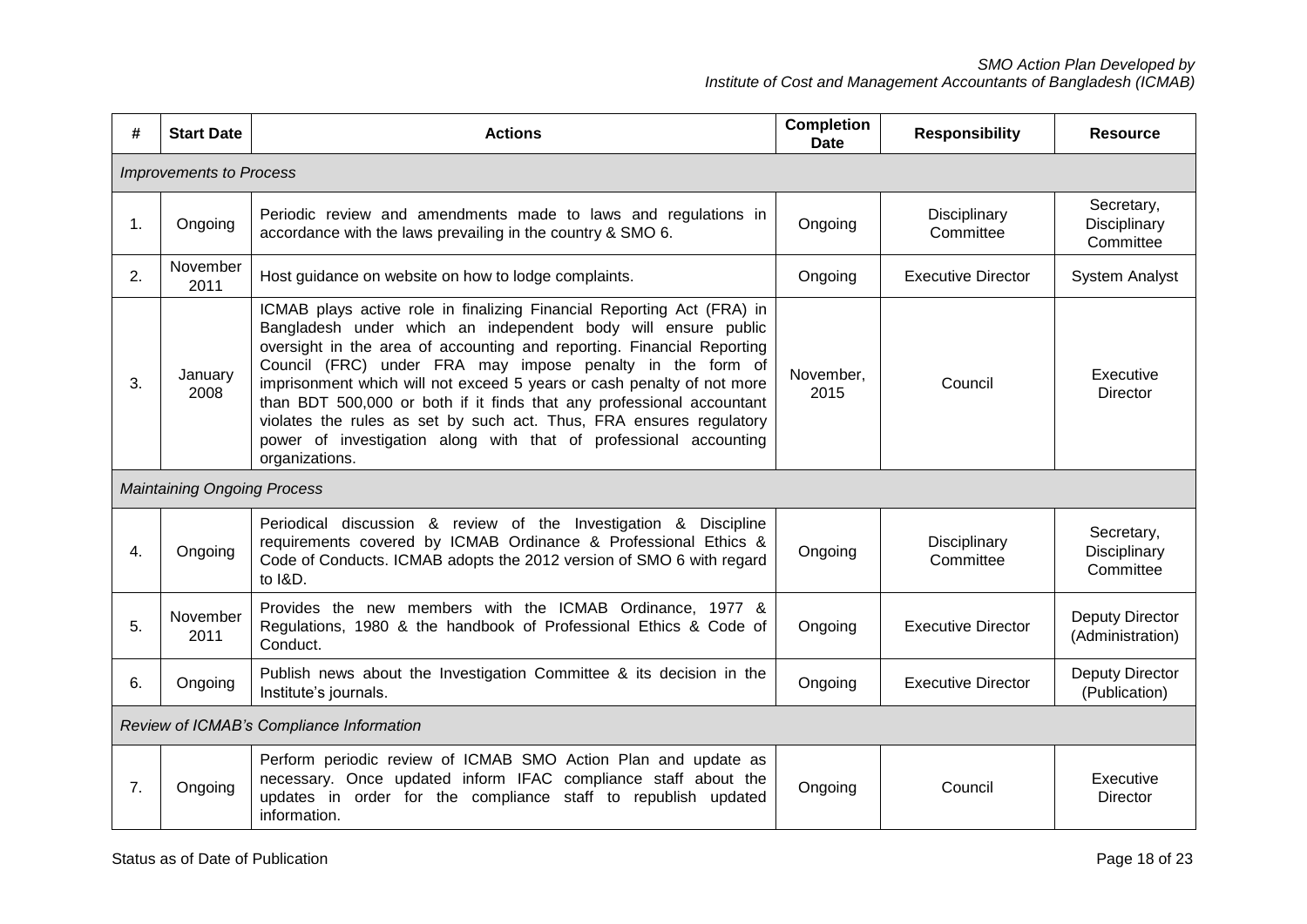|    | <b>Requirements</b>                                                                                                                                     | Y          | <b>N</b> | <b>Partially</b> | <b>Comments</b>                                                                                                 |
|----|---------------------------------------------------------------------------------------------------------------------------------------------------------|------------|----------|------------------|-----------------------------------------------------------------------------------------------------------------|
| 1. | <b>Scope of the System</b><br>A system of investigation, discipline and<br>appeals exists for the accountancy<br>profession. The system is operational. | $\sqrt{ }$ |          |                  | Disciplinary committee of ICMAB ensures the compliance with the help of<br>council, the apex body of ICMAB.     |
| 2. | Information<br>the<br>about<br>types<br>οf<br>misconduct which may bring about<br>investigative actions is publicly available.                          | $\sqrt{ }$ |          |                  | Because members and affiliated firms are required to adhere to those as<br>membership obligations.              |
|    | <b>Initiation of Proceedings</b>                                                                                                                        |            |          |                  |                                                                                                                 |
| 3. | Both a "complaints-based" and<br>an<br>"information-based"<br>approach<br>are<br>adopted.                                                               | $\sqrt{ }$ |          |                  |                                                                                                                 |
| 4. | Link with the results of QA reviews has<br>been established.                                                                                            |            |          | $\sqrt{}$        | Because QA reviews primarily targets affiliated firms and I&D primarily<br>targets individual members at ICMAB. |
|    | <b>Investigative Process</b>                                                                                                                            |            |          |                  | It is ad-hoc in nature formed by disciplinary committee considering the                                         |
| 5. | A committee or similar body exists for<br>performing investigations.                                                                                    | $\sqrt{ }$ |          |                  | nature of investigation.                                                                                        |
| 6. | <b>Members</b><br>of<br>committee<br>a<br>are<br>independent of the subject of the<br>investigation and other related parties.                          | $\sqrt{ }$ |          |                  | Special care taken to take independent members for fair judgment while<br>investigation is in process.          |
|    | <b>Disciplinary Process</b>                                                                                                                             |            |          |                  | Disciplinary Committee.                                                                                         |
| 7. | A separate disciplinary committee/entity<br>exists to make disciplinary decisions on<br>investigation<br>referrals<br>from<br>the<br>committee.         | $\sqrt{ }$ |          |                  |                                                                                                                 |

# **Self-Assessment Table for SMO 6**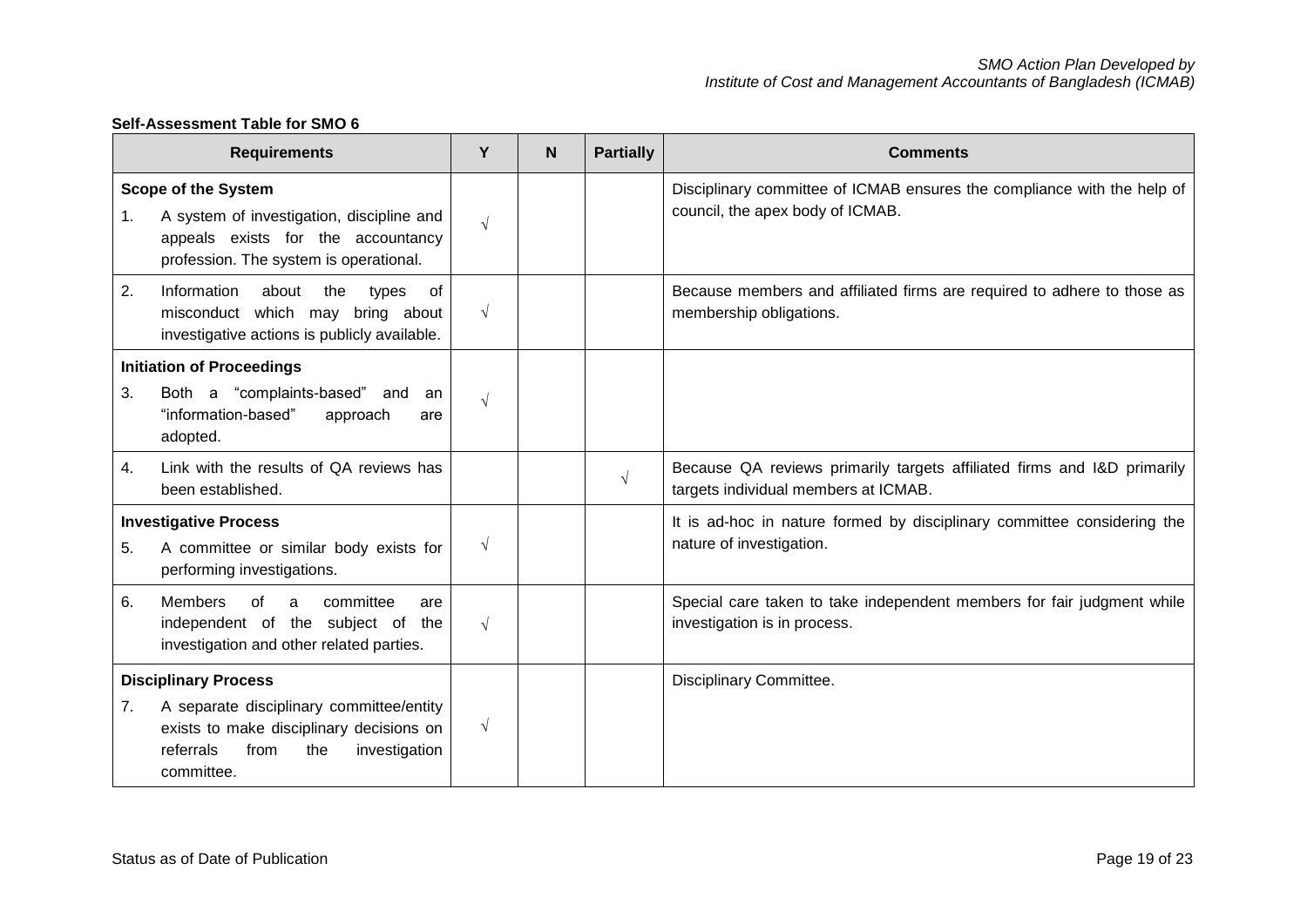|     | <b>Requirements</b>                                                                                                                                                                                                                                                                                    | Y          | N          | <b>Partially</b> | <b>Comments</b>                                                                                                                   |
|-----|--------------------------------------------------------------------------------------------------------------------------------------------------------------------------------------------------------------------------------------------------------------------------------------------------------|------------|------------|------------------|-----------------------------------------------------------------------------------------------------------------------------------|
| 8.  | Members of the committee/entity include<br>professional accountants as well as non-<br>accountants.                                                                                                                                                                                                    | $\sqrt{ }$ |            |                  | Even the committee have a member who is a government nominee and<br>not a member of ICMAB.                                        |
| 9.  | The tribunal exhibits independence of<br>the subject of the investigation and other<br>related parties.                                                                                                                                                                                                | $\sqrt{ }$ |            |                  |                                                                                                                                   |
| 10. | <b>Sanctions</b><br>The disciplinary system allows imposing<br>an extensive range of penalties. It is<br>particularly important to include (a) loss<br>professional<br>designation;<br>of<br>(b)<br>restriction and removal of practicing<br>exclusion<br>rights;<br>and<br>(c)<br>from<br>membership. | $\sqrt{ }$ |            |                  | Council is highest authority for sanctions where there are 4 members<br>nominated by the government who are not members of ICMAB. |
|     | <b>Rights of Representation and Appeal</b><br>11. A third appeals body exists which is<br>separate from both the disciplinary<br>committee and investigative committee.                                                                                                                                |            |            | $\sqrt{ }$       | There is no such independent body; however, such appeal is a process<br>embedded with investigation and discipline.               |
|     | <b>Administrative Processes</b>                                                                                                                                                                                                                                                                        |            |            |                  | It is decided on case by case base.                                                                                               |
| 12. | Timeframe targets for disposal of all<br>cases are set.                                                                                                                                                                                                                                                |            | $\sqrt{ }$ |                  |                                                                                                                                   |
| 13. | mechanisms<br>Tracking<br>monitor<br>to<br>progress in investigation and discipline<br>and related procedures are established.                                                                                                                                                                         |            |            | $\sqrt{ }$       | The secretary of the institute follow up the progress.                                                                            |
| 14. | Records<br>of<br>investigations<br>and<br>disciplinary processes are established.                                                                                                                                                                                                                      | $\sqrt{}$  |            |                  | Council is responsible for such record.                                                                                           |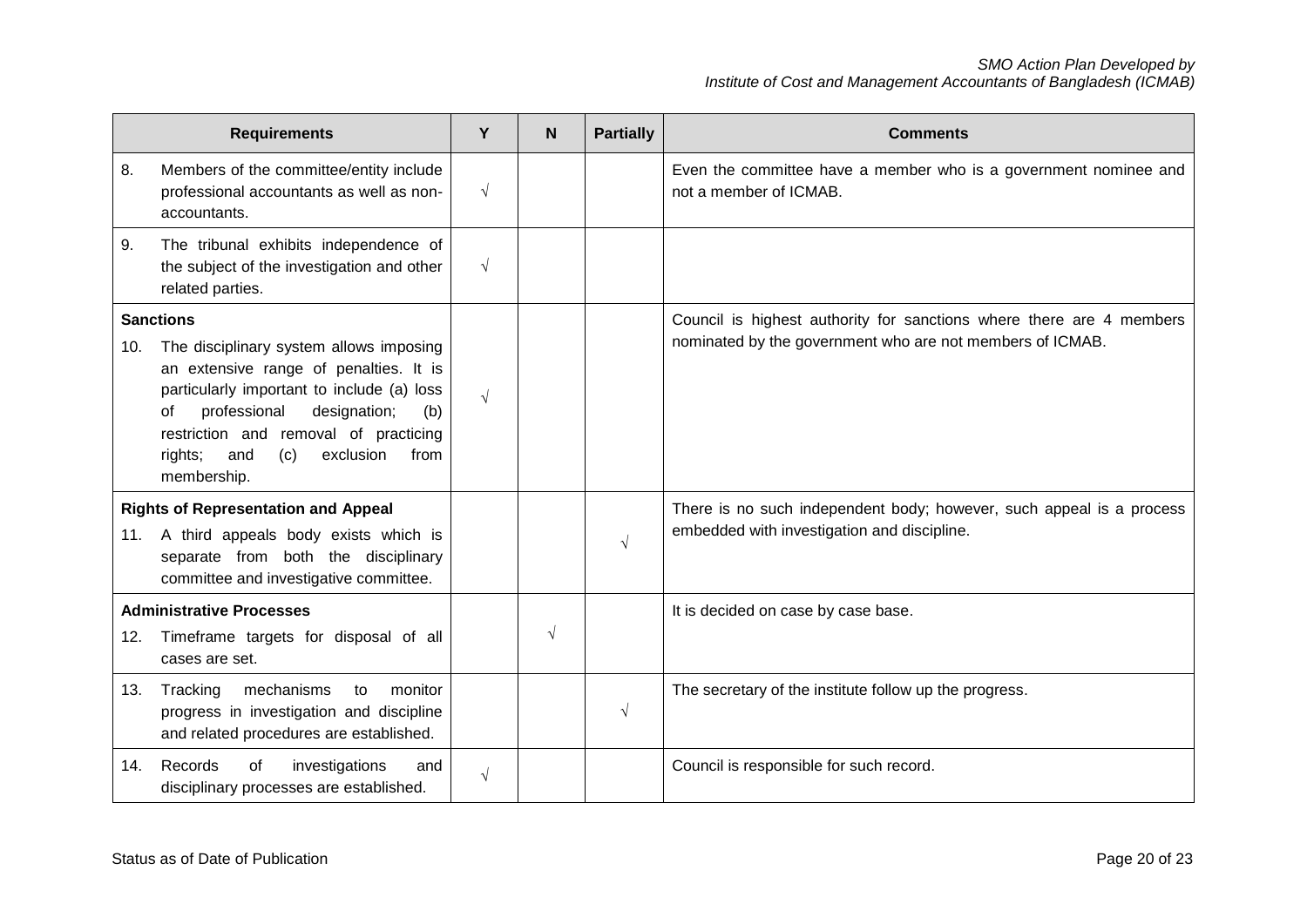|     | <b>Requirements</b>                                                                                                                                                                                       | Y          | N          | <b>Partially</b> | <b>Comments</b>                                                  |
|-----|-----------------------------------------------------------------------------------------------------------------------------------------------------------------------------------------------------------|------------|------------|------------------|------------------------------------------------------------------|
| 15. | <b>Public Interest Considerations</b><br>Activities are supported to ensure that<br>the public is aware that an investigative<br>and disciplinary system exists in the<br>jurisdiction.                   | $\sqrt{ }$ |            |                  |                                                                  |
|     | 16. A process for the independent review of<br>complaints on which there was no<br>follow-up is established.                                                                                              | $\sqrt{ }$ |            |                  |                                                                  |
| 17. | The results of the investigative and<br>disciplinary proceedings are made<br>available to the public.                                                                                                     |            |            | $\sqrt{ }$       | In cases where public at large become the direct interest group. |
| 18. | <b>Liaison with Outside Bodies</b><br>There is an appropriate process for<br>liaison with outside bodies on possible<br>involvement in serious crimes and<br>offences.                                    |            | $\sqrt{ }$ |                  |                                                                  |
| 19. | <b>Regular Review of Implementation and</b><br><b>Effectiveness</b><br>Regular review of implementation and<br>effectiveness of the system<br>are<br>performed and corrective actions are<br>implemented. | $\sqrt{ }$ |            |                  |                                                                  |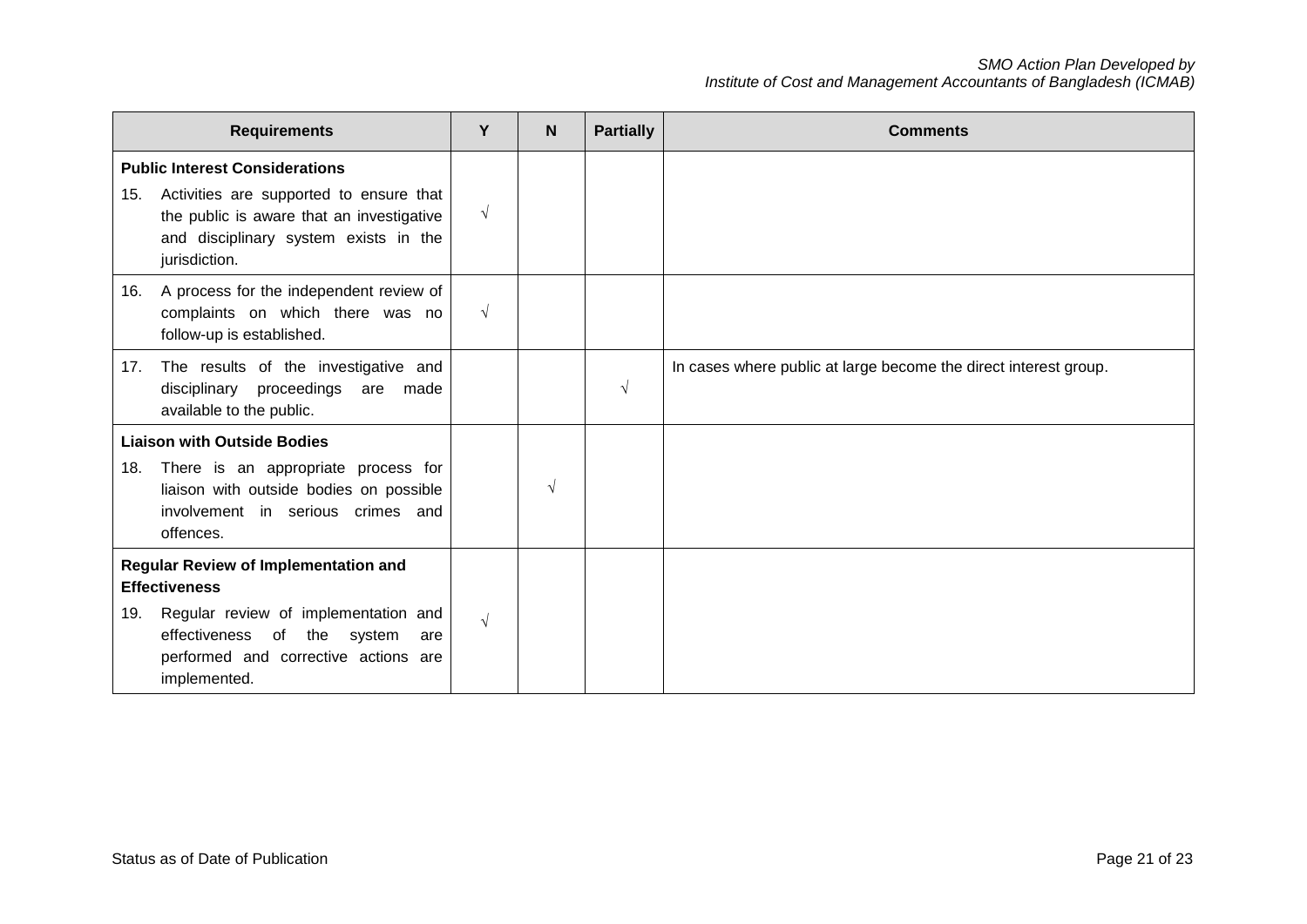## **Action Plan Subject:** SMO 7–International Financial Reporting Standards and Other Pronouncements issued by the IASB **Action Plan Objective:** Promote convergence with IFRS as well as implementation of IFRS in Bangladesh.

#### **Background:**

Bangladesh Financial Reporting Standards (BFRSs) are developed by the Institute of Chartered Accountants of Bangladesh (ICAB). These accounting standards are prepared based on IFRSs issued by IASB. ICMAB has no direct responsibility with regards to setting accounting standards as per local regulation. There was no formal process of supporting ICAB in setting such standard due to no such scope was open in due process of setting standard by the ICAB. From now, the job of standard setting will be the responsibility of different body under new Financial Reporting Act 2015 where ICMAB can put its effort in standard setting process. However, ICMAB assists in the implementation of IFRSs in Bangladesh by providing education and training to its member & students through its CPD programs and curriculum. The Institute notifies its members regarding all the drafts issued by the International Accounting Standards Board (IASB). The Institute continues to use its best endeavors to incorporate the requirements of IFRS in the national accounting requirements. ICMAB, as a non-audit (Financial) body, aims to ensure highest awareness of the IFRS to its members and students particularly those working in government, public and multinational companies/firms.

The Institute included IFRSs in the syllabus of ICMAB in order to make the students aware about different IFRSs. 6 Members of ICMAB are trained 'Train the Trainers' course on IFRS/IAS in UK.

| #                                                                                                                                                                                                                            | <b>Start Date</b>                  | <b>Actions</b>                                                                                                                                                                                                                                                                                           | <b>Completion</b><br><b>Date</b> | <b>Responsibility</b>             | <b>Resource</b>       |  |  |  |  |
|------------------------------------------------------------------------------------------------------------------------------------------------------------------------------------------------------------------------------|------------------------------------|----------------------------------------------------------------------------------------------------------------------------------------------------------------------------------------------------------------------------------------------------------------------------------------------------------|----------------------------------|-----------------------------------|-----------------------|--|--|--|--|
|                                                                                                                                                                                                                              | <b>Improvements to Process</b>     |                                                                                                                                                                                                                                                                                                          |                                  |                                   |                       |  |  |  |  |
| The Institute as part of its strategy for full conversion of IFRS to its<br>Training & Workshop<br>members & students are persuading through seminar, conference,<br>Ongoing<br>Ongoing<br>1.<br>Committee<br>workshop, etc. |                                    |                                                                                                                                                                                                                                                                                                          |                                  |                                   |                       |  |  |  |  |
|                                                                                                                                                                                                                              | <b>Maintaining Ongoing Process</b> |                                                                                                                                                                                                                                                                                                          |                                  |                                   |                       |  |  |  |  |
| 2.                                                                                                                                                                                                                           | Ongoing                            | Conduct CPD programs from time to time on different IAS/IRFS to make<br>the members aware about them.                                                                                                                                                                                                    | Ongoing                          | Seminar & Conference<br>Committee | Executive<br>Director |  |  |  |  |
| 3.                                                                                                                                                                                                                           | Ongoing                            | Notifies its members all the drafts issued by the International Accounting<br>Standards Board (IASB). ICMAB issues notices officially to its members<br>requesting their comments on any Exposure Drafts issued by IASB. It is<br>the members' prerogative to review and respond to the exposure drafts. | Ongoing                          | <b>Executive Director</b>         | Executive<br>Director |  |  |  |  |